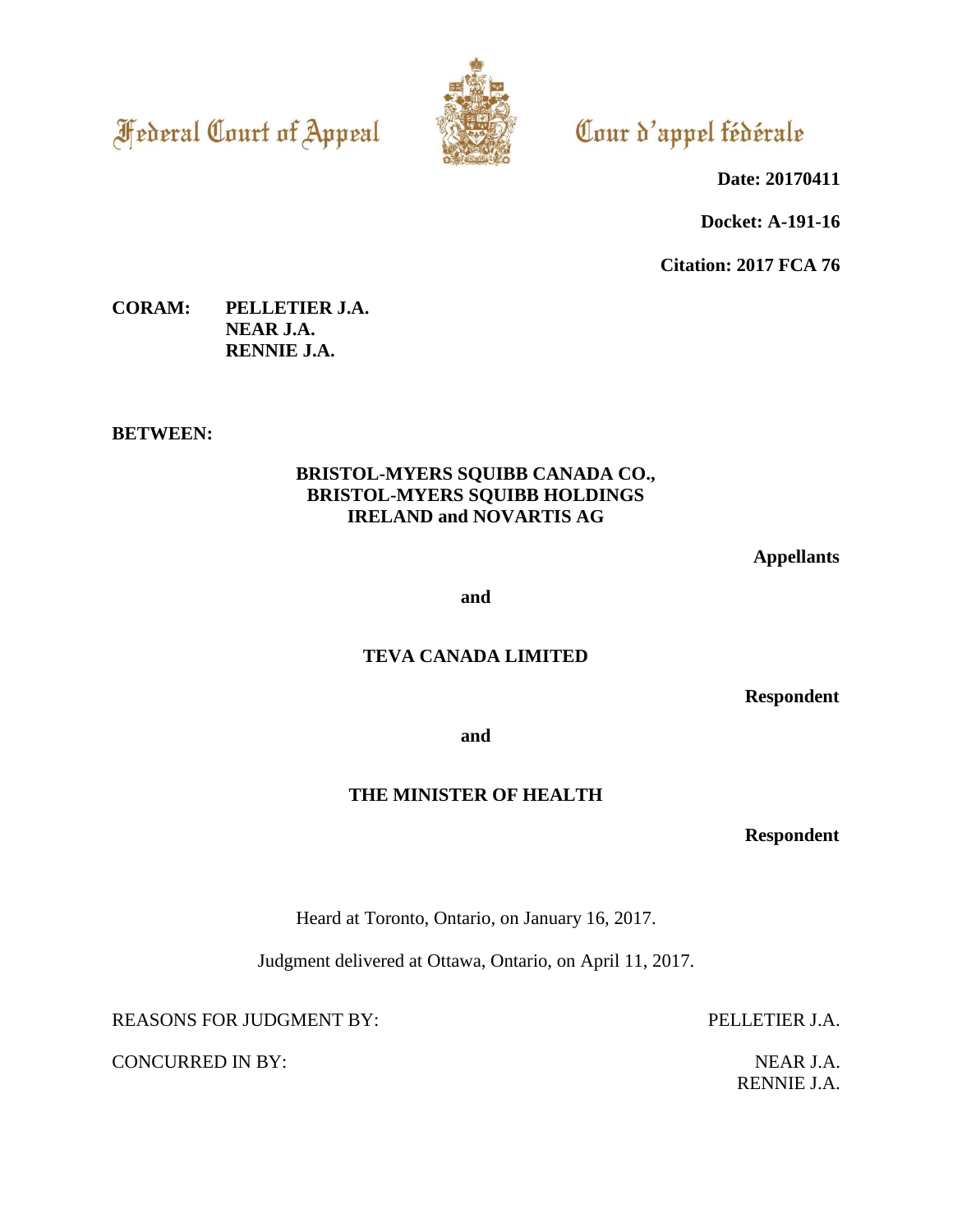**Federal Court of Appeal** 



Cour d'appel fédérale

**Date: 20170411**

**Docket: A-191-16**

**Citation: 2017 FCA 76**

# **CORAM: PELLETIER J.A. NEAR J.A. RENNIE J.A.**

### **BETWEEN:**

# **BRISTOL-MYERS SQUIBB CANADA CO., BRISTOL-MYERS SQUIBB HOLDINGS IRELAND and NOVARTIS AG**

**Appellants**

**and**

# **TEVA CANADA LIMITED**

**Respondent**

**and**

**THE MINISTER OF HEALTH**

**Respondent**

**REASONS FOR JUDGMENT**

**PELLETIER J.A.**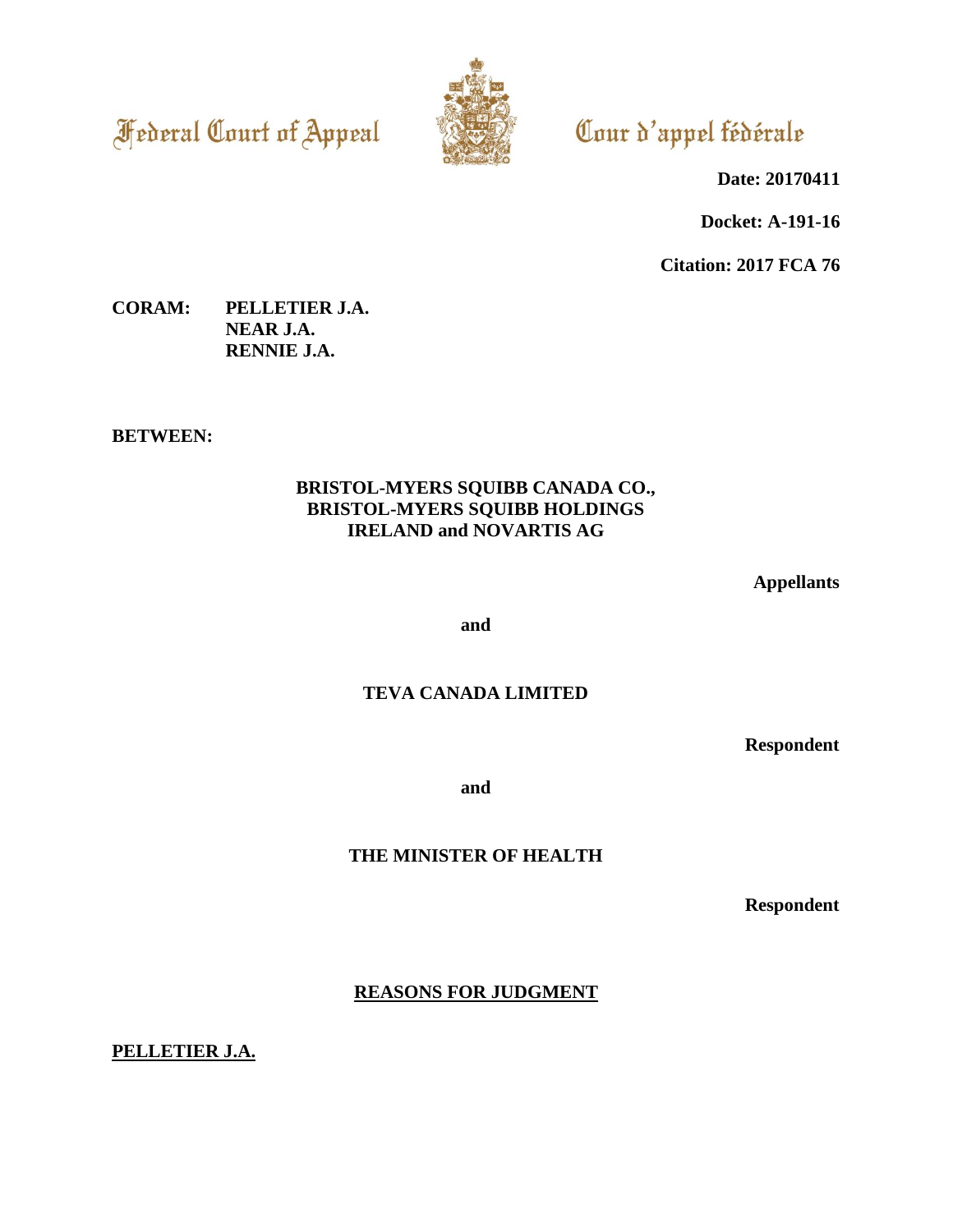#### I. INTRODUCTION

[1] In 1997, Novartis AG (then known as Ciba-Geigy Ltd.) filed a Canadian patent application for a complex molecule known as atazanavir and its pharmaceutically acceptable salts. It was granted Canadian Letters Patent No. 2,250,840 (the '840 patent) in 2006. Atazanavir's potential as a treatment for HIV (human immunodeficiency virus) and AIDS (acquired immunodeficiency syndrome) is limited by its poor bioavailability. In 1998, Bristol-Myers Squibb Canada Co. (BMS), having acquired rights to the atazanavir molecule, filed a patent application for Type-I atazanavir bisulfate, a salt of atazanavir whose superior bioavailability makes it useful in the formulation of an oral dosage of atazanavir. BMS obtained Canadian Letters Patent No. 2,317,736 (the '736 patent) in 2004.

[2] In proceedings under the *Patented Medicines (Notice of Compliance) Regulations*, SOR/93-133, the Federal Court found that Teva Canada Limited's (Teva) allegation that the '736 patent was invalid for obviousness was justified and dismissed BMS' application for a writ of prohibition. This is an appeal from that decision.

[3] BMS argues that the Federal Court erred in its application of the "obvious to try" test set out in *Apotex Inc. v. Sanofi-Synthelabo Canada Inc*., 2008 SCC 61, [2008] 3 S.C.R. 265, [*Plavix 1*] and applied by this Court in *Sanofi-Aventis v. Apotex Inc.*, 2013 FCA 186, [2015] 2 F.C.R. 644 [*Plavix 2*]. Specifically, BMS argues that the Federal Court erred in concluding that Teva's allegation of obviousness was justified in spite of the fact that it found that some of the properties of Type-I atazanavir bisulfate were not predictable before it was made and tested.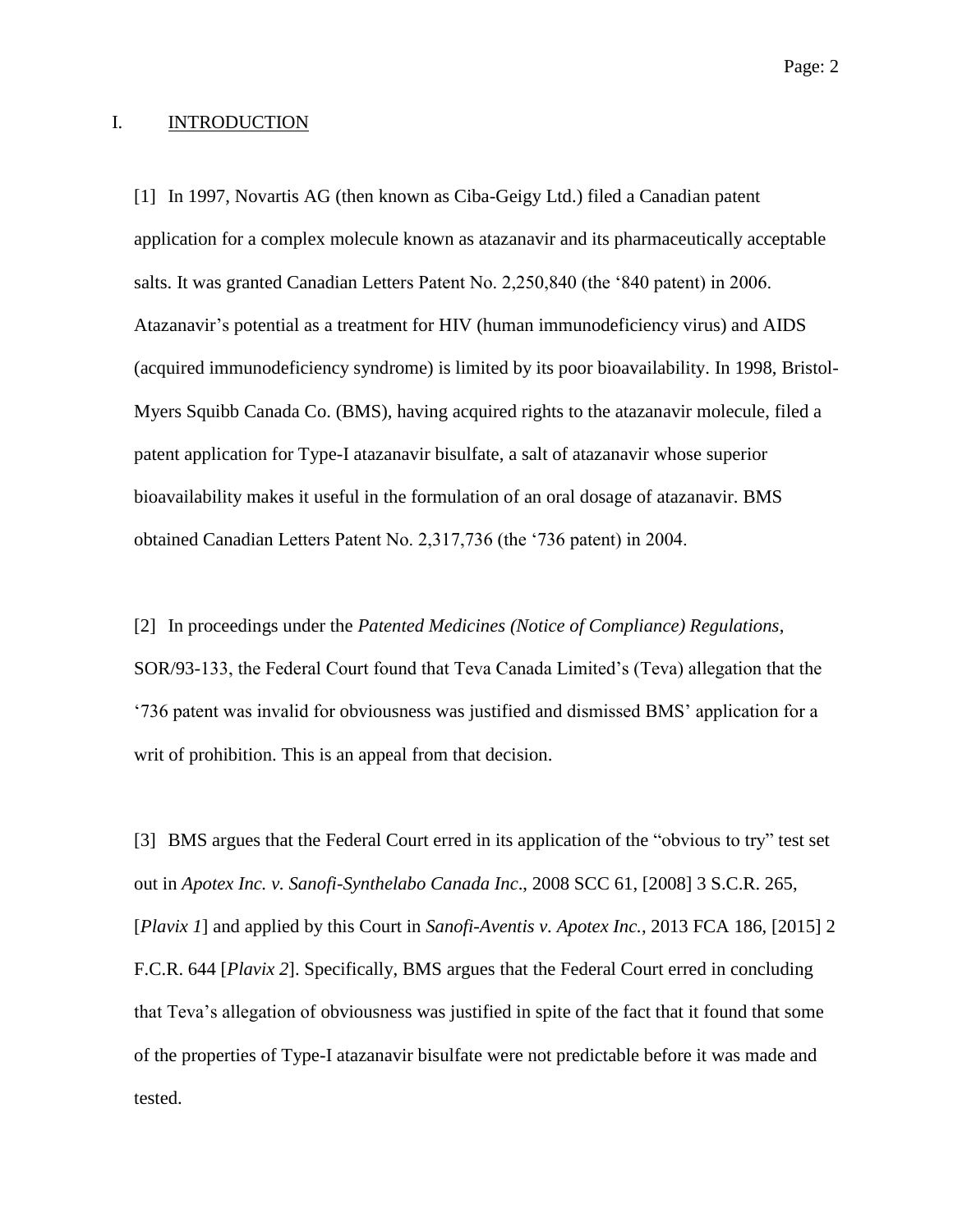[4] I come to the same conclusion as the Federal Court though for somewhat different reasons. I would dismiss the appeal.

#### II. THE DECISION UNDER APPEAL

[5] As these proceedings arise under the *Patented Medicines (Notice of Compliance) Regulations*, the issue is whether Teva's allegation of obviousness in its Notice of Allegation has been shown to be justified. Any question as to the validity of the '736 patent will have to be decided in an action brought for that purpose.

[6] The Federal Court began its analysis on the issue of obviousness by noting that the free base of atazanavir is not very soluble and that the person skilled in the art [the Skilled Person] would know that one way of improving a compound's solubility and its bioavailability is to convert it to a salt using a salt screen: Reasons at paras. 406-07. A salt screen is a process in which a chemist uses various acids and solvents to produce salts of a compound.

[7] Different salts of a compound may have different properties when compared to each other and when compared to the compound itself: Reasons at para. 411. It was not contested that the Skilled Person would have expected a salt screen to identify at least one salt with improved pharmaceutical properties over the free base: Reasons at para. 412.

[8] The parties were agreed that the '840 patent disclosed the atazanavir molecule and that salts of atazanavir could be made with a variety of acids including sulfuric acid: Reasons at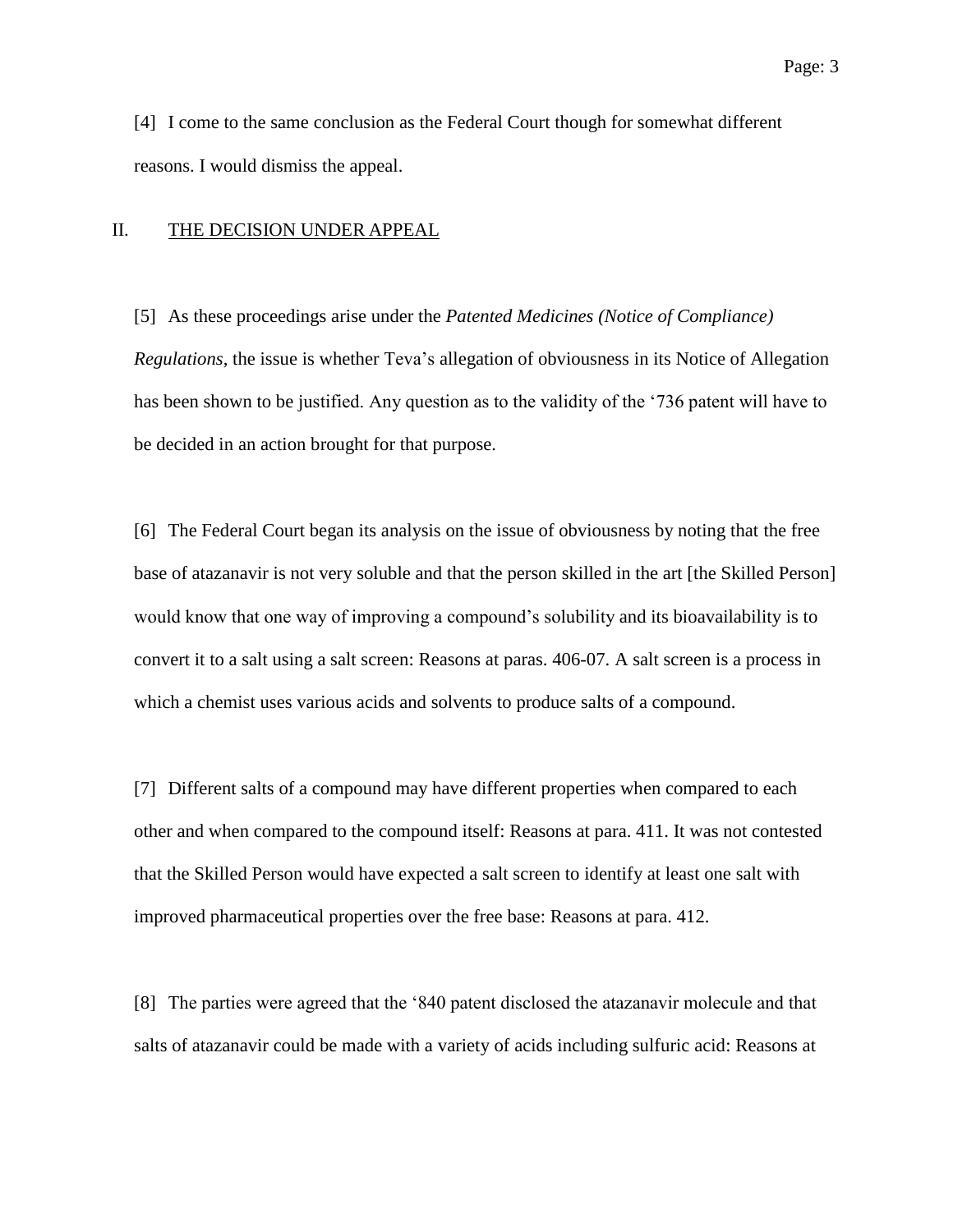para. 408. However, the properties of the resulting salts would not have been known prior to their being made: Reasons at para. 411.

[9] The Federal Court then applied the framework for the analysis of obviousness set out at paragraph 67 of *Plavix 1*.

[10] After having identified the Skilled Person and the relevant common general knowledge, the Federal Court turned to the inventive concept of the '736 patent. BMS argued that the inventive concept of the '736 patent had four aspects: crystallinity, oral bioavailability, stability and *in situ* transformation behaviour: Reasons at para. 416. Teva's evidence was that the inventive concept of the patent was a pharmaceutical salt, Type-I atazanavir bisulfate and a pharmaceutical formulation of Type-I atazanavir bisulfate. By way of background, the '736 patent has only two claims, claim 1 which claims the bisulfate salt of atazanavir and claim 2 which claims a pharmaceutical dosage form comprising Type-I atazanavir bisulfate and a pharmaceutically acceptable carrier. Teva argued, in effect, that the inventive concept was the compound claimed in claims 1 and 2 of the '736 patent.

[11]The Federal Court relied on paragraph 77 of *Plavix 1* for the proposition that "where the inventive concept of the claims in a patent is not readily discernable from the claims themselves (as may be the case with a bare chemical formula), it is appropriate to read the specification in the patent to determine the inventive concept of the claims": Reasons at para. 421.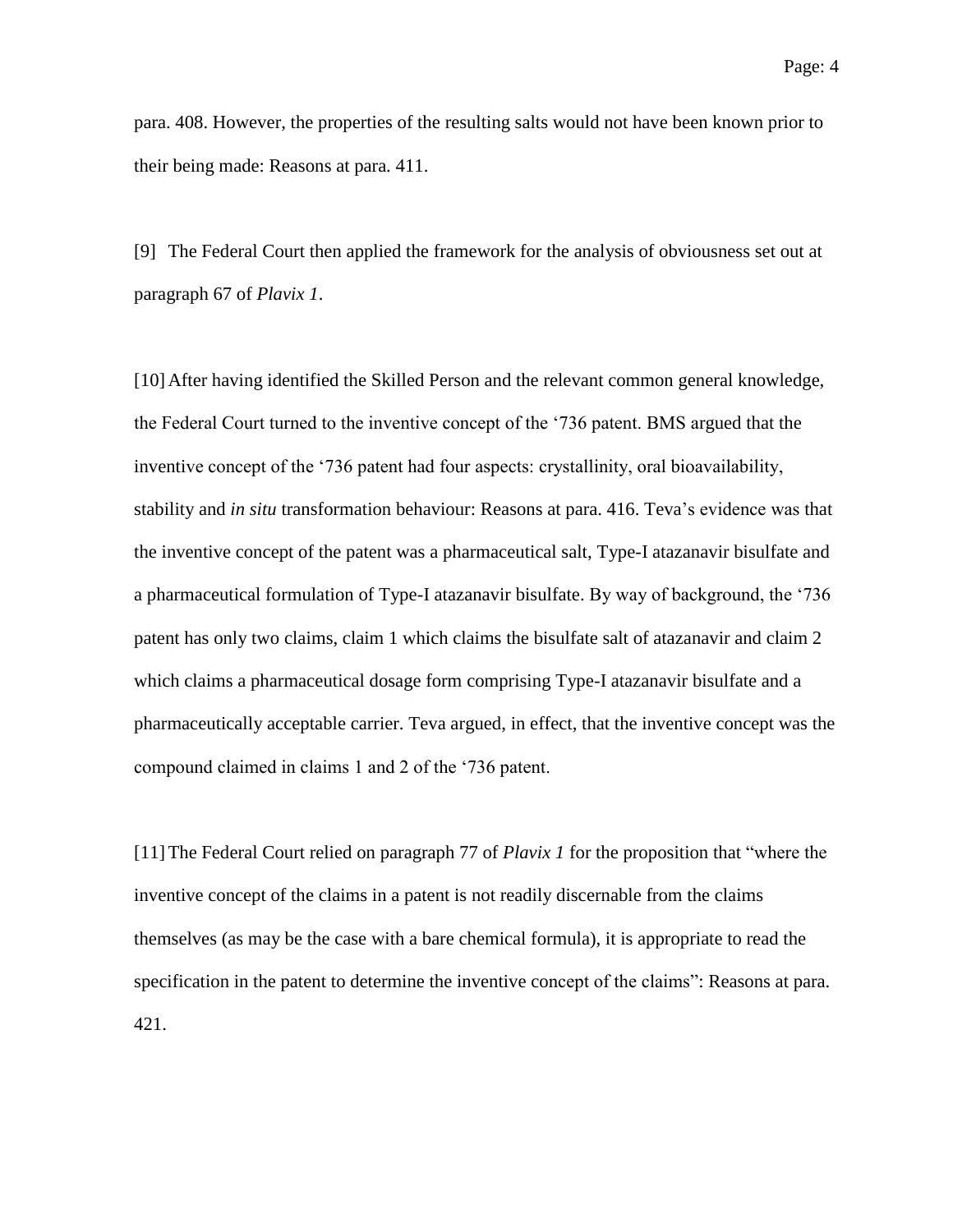[12]The Federal Court reviewed the disclosure of the '736 patent and the evidence of each party's experts and concluded at paragraph 446 that the inventive concept of the '736 patent included:

- i) the improved oral bioavailability of Type-I atazanavir bisulfate over the free base of atazanavir;
- ii) the anhydrous crystalline solid form of Type-I atazanavir bisulfate salts; and
- iii) the stability of Type-I atazanavir bisulfate salts.

[13]The next step in the analysis is to identify the differences between the "state of the art" and the inventive concept. The Federal Court disposed of this question by noting that none of the properties found to be part of the inventive concept were disclosed in the prior art: Reasons at para. 448.

[14]The last step of the obviousness analysis asks whether the differences between the prior art and the inventive concept represent steps that would have been obvious to the Skilled Person, or whether those steps would have required any inventiveness. The Federal Court began its analysis of this issue by inquiring into the extent to which a Skilled Person has to be able to predict the advantageous properties of a compound in order for the invention of that compound to be obvious. This led to a review of the jurisprudence, in particular the decisions in *Plavix 1* and *Plavix 2*.

[15]Referring to *Plavix 1*, the Federal Court noted, at paragraph 456, the Supreme Court's endorsement of the "obvious to try" test and its comment that it might well be appropriate in areas such as the pharmaceutical industry where advances are often won by experimentation: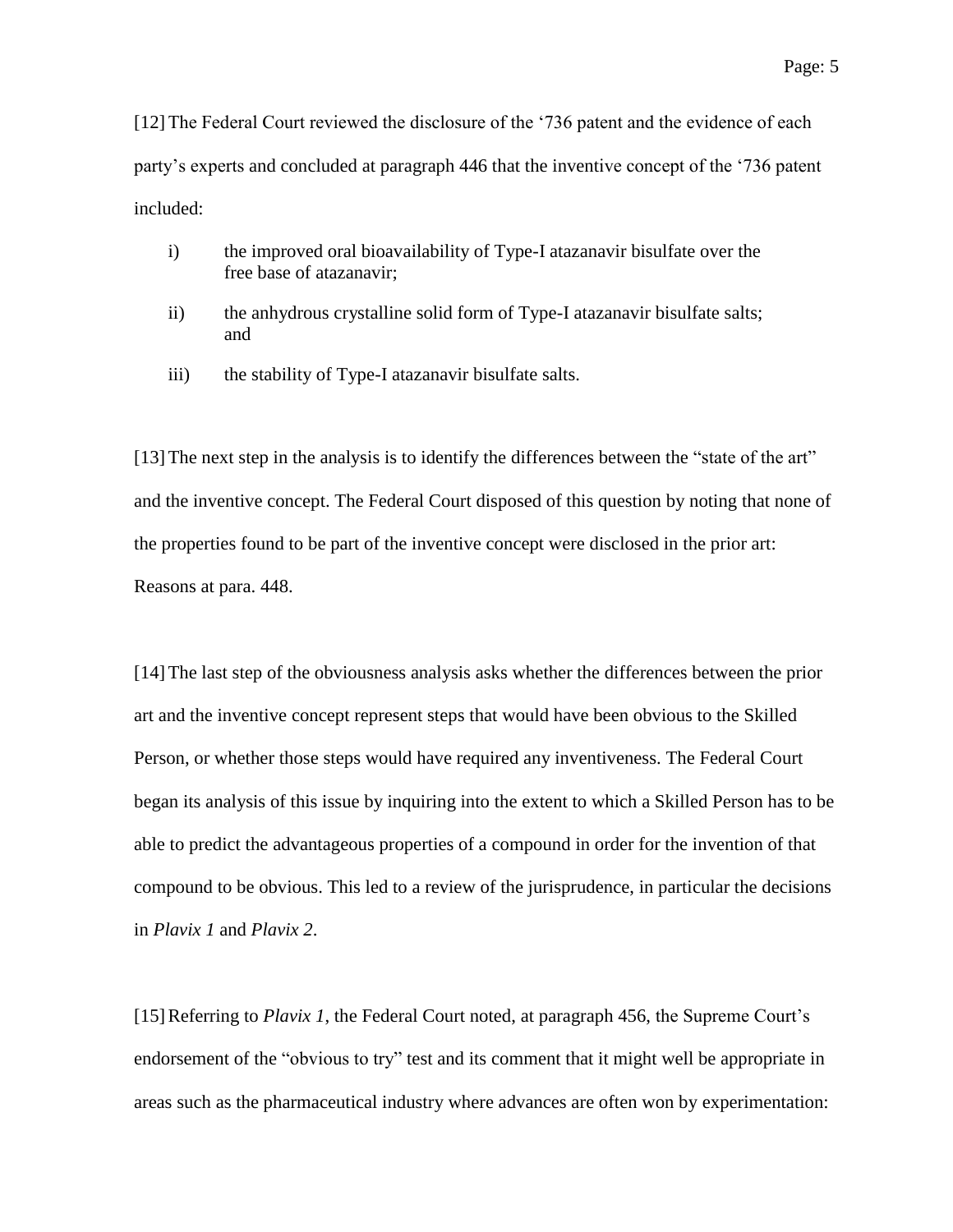*Plavix 1* at para. 68. The Federal Court then paraphrased paragraphs 65-66 of *Plavix 1*, stating that "to be 'obvious to try', there must be evidence to convince a judge on a balance of probabilities that it was 'very plain' or 'more or less self-evident' that what is being tested ought to work. The mere possibility that something might turn up will not be enough": Reasons at para. 456.

[16]The Federal Court next set out the non-exhaustive list of factors to be considered, depending on the evidence in the case, when a court determines that the "obvious to try" test is appropriate. These factors are set out at paragraph 69 of *Plavix 1* as follows:

- 1. Is it more or less self-evident that what is being tried ought to work? Are there a finite number of identified predictable solutions known to persons skilled in the art?
- 2. What is the extent, nature and amount of effort required to achieve the invention? Are routine trials carried out or is the experimentation prolonged and arduous, such that the trials would not be considered routine?
- 3. Is there a motive provided in the prior art to find the solution the patent addresses?

[17]The Federal Court then addressed this Court's decision in *Plavix 2*, which was cited to it as authority for the proposition that the lack of knowledge of the properties of a compound meant that it was not obvious to try to obtain that compound. BMS argued that the Skilled Person could not have predicted the properties of the anhydrous form of atazanavir sulfate and therefore it was not obvious to try to obtain a salt with those properties.

[18]The Federal Court, however, considered *Plavix 2* in the context of *Plavix 1*. It noted that in *Plavix 1*, the key factor on the question of obviousness was the lack of knowledge of the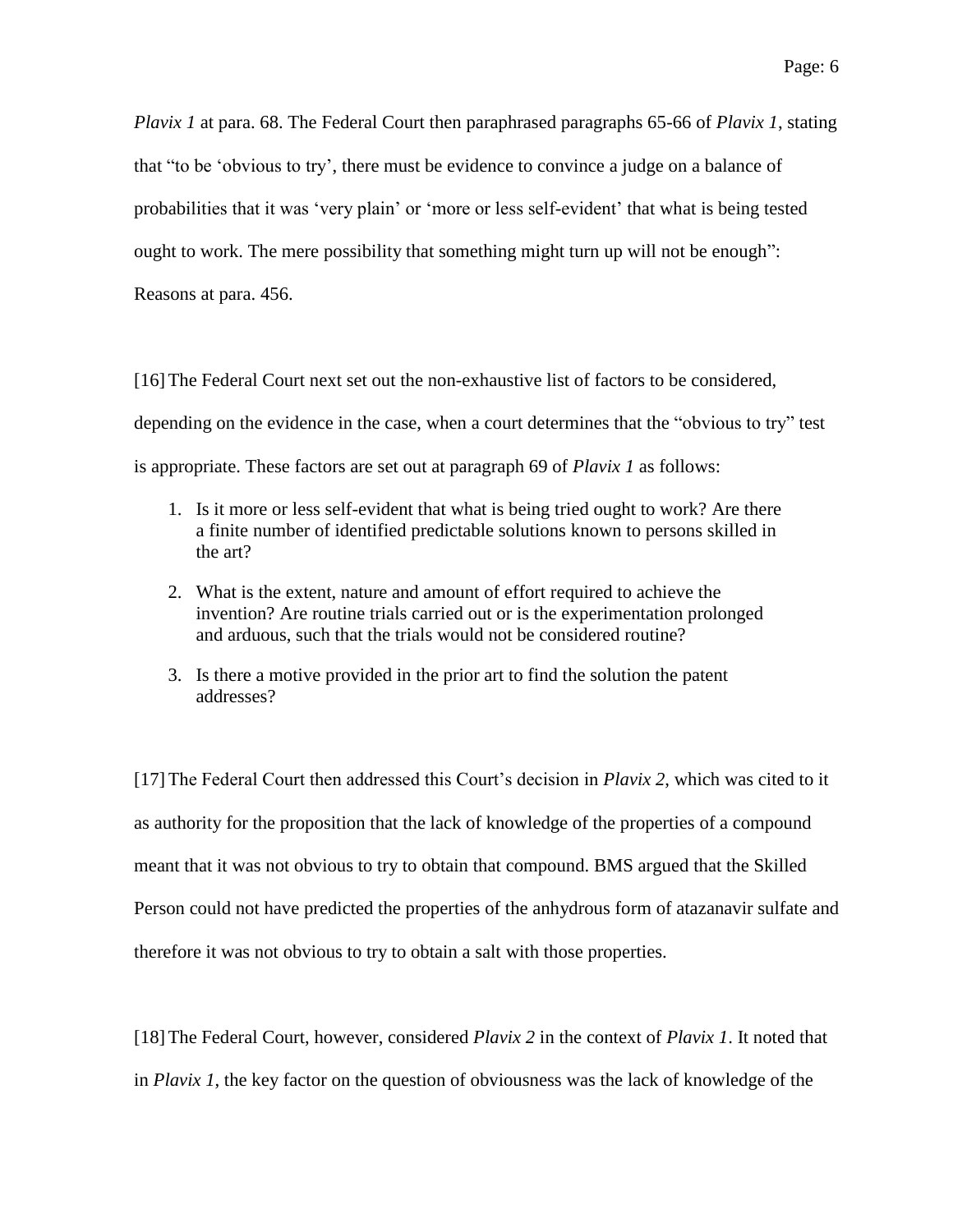properties of the enantiomers of the compounds of the genus patent, including its racemate. While the technique for resolving racemates was well known, having no knowledge of the properties of the racemate meant that it was not possible to predict what the properties of its enantiomers would be, therefore, it was not obvious to try to resolve the racemate to obtain the enantiomer: Reasons at paras. 464-65; *Plavix 2* at paras. 73-75. BMS argued that this was precisely the case with respect to the bisulfate salt of atazanavir.

[19]The Federal Court pointed out an important difference between the facts in the Plavix litigation and the present case. The Plavix litigation involved a selection patent where the genus patent disclosed over 250,000 different compounds with some utility in inhibiting platelet aggregation in blood. The genus patent identified 21 specific examples of compounds coming within its scope, one of which was a racemate known at PCR 4099. The Federal Court noted that the trial judge in *Plavix 2* found as a fact that the genus patent did not point directly or indirectly to PCR 4099 so that the Skilled Person would have had no motivation to focus on it over other compounds disclosed in the genus patent: Reasons at para. 473.

[20]The Federal Court concluded its comparison of *Plavix 1* and *Plavix 2* as follows:

I do not understand the finding of the Federal Court of Appeal in *Plavix #*2 that, on the facts of that case, it was not obvious to try to resolve the PCR 4099 racemate to stand for the blanket proposition that in every case where a skilled person cannot predict the properties of a compound in advance of making it, it will not be obvious to try to obtain that compound.

Reasons at para. 475.

[21]The balance of the Federal Court's analysis consisted of applying the principles derived from the jurisprudence to the facts of the case before it.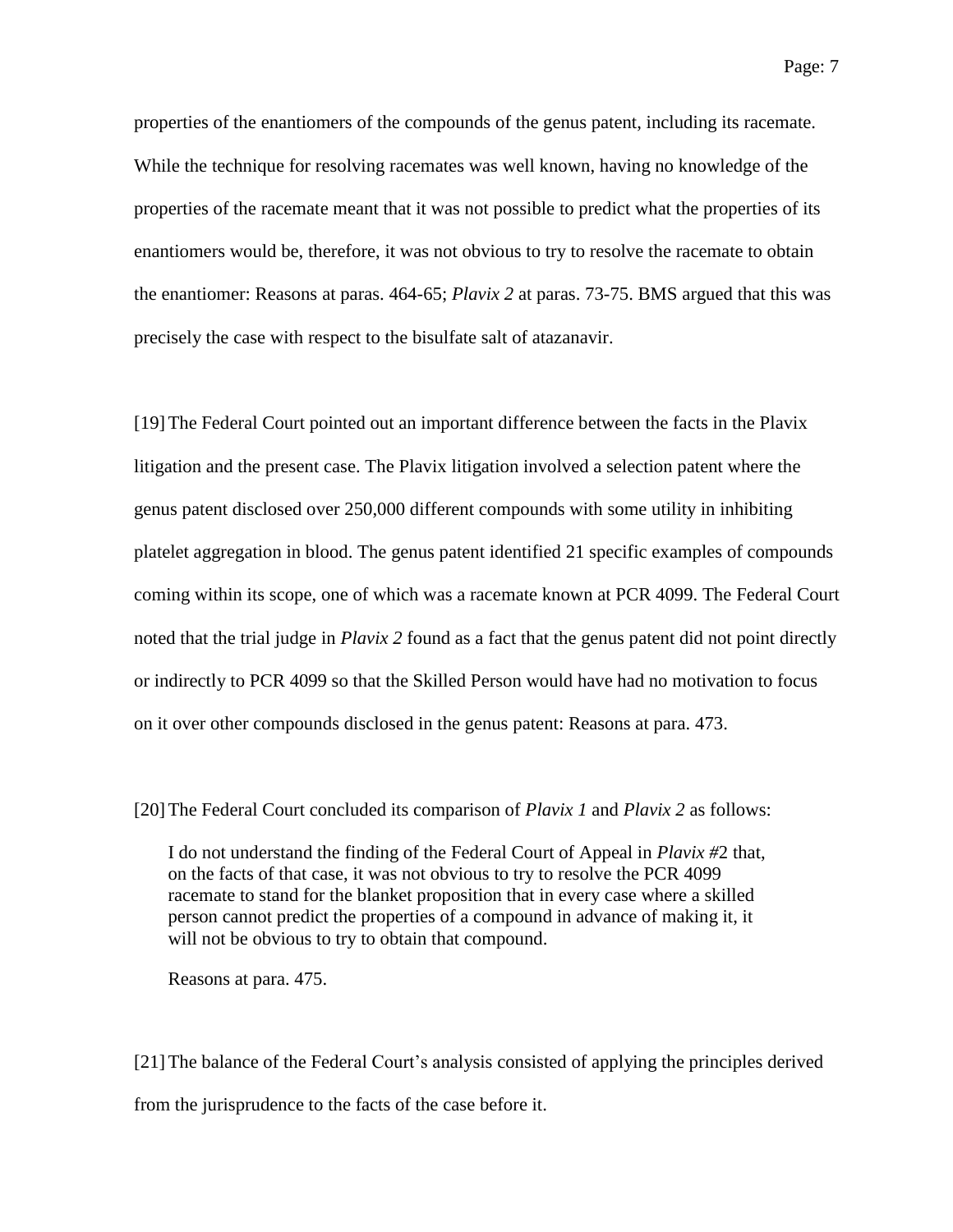[22]While there was a difference in the expert evidence on the point, the Federal Court found that even though increasing solubility of a compound would not necessarily increase its bioavailability, it would generally have that effect. Thus the increase in bioavailability as a result of an increase in solubility was more than a possibility and would have been more or less self-evident to the Skilled Person: Reasons at para. 496.

[23] As for the question of motivation to find the claimed solution, the Federal Court found that the limited bioavailability of atazanavir would have given the skilled person every reason to try to improve its solubility – and therefore its bioavailability – by making its salts: Reasons at paras. 483, 497.

[24] After reviewing the common general knowledge and known techniques for salt formation, the Federal Court concluded that the Skilled Person would have come directly and without difficulty to the bisulfate salts of atazanavir: Reasons at para. 501. The Court was confirmed in this view by the fact that BMS' personnel succeeded in making atazanavir salts, including Type-I atazanavir bisulfate salt, on the very first day of their drug development project. Using routine techniques, they were then able to characterize both Type-I and Type-II atazanavir bisulfate salts insofar as solubility, crystallinity, melting points, hygroscopicity and short term solid-state stability were concerned. The Federal Court found that this process was neither prolonged nor arduous: Reasons at para. 502. To the contrary, BMS' personnel arrived at Type-I atazanavir bisulfate "quickly, easily, directly and relatively inexpensively": Reasons at para. 503, citing *Plavix 1* at para. 71.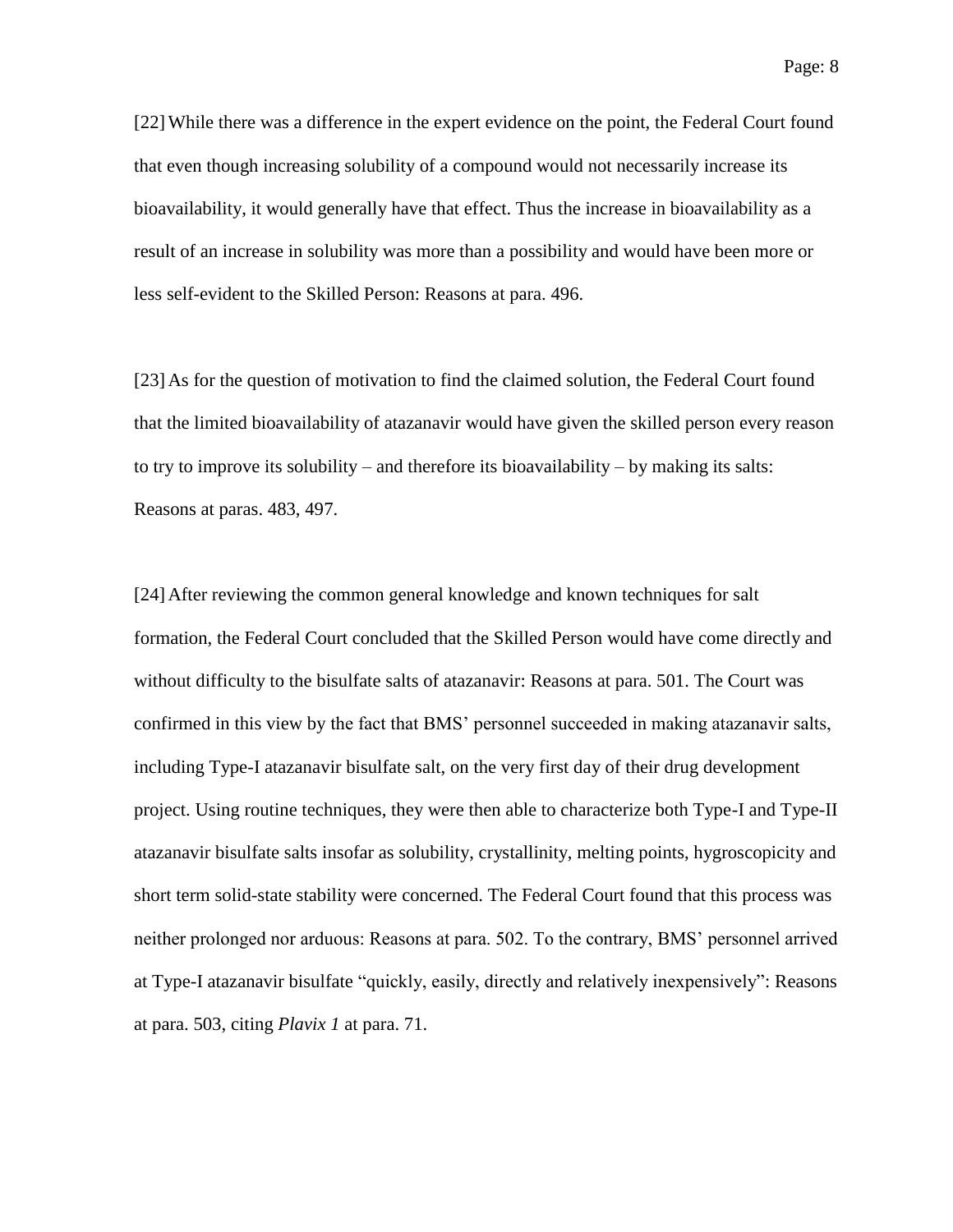[25]The Federal Court concluded that, to the extent that the inventive concept of the '736 patent was the improved bioavailability of Type-I atazanavir bisulfate salts over the free base of atazanavir, the invention was obvious: Reasons at para. 505.

[26] As for the other elements of the inventive concept, namely the anhydrous nonhygroscopic crystalline solid form, and solid state stability of Type-I atazanavir bisulfate, the Federal Court found that the discovery of these inherent characteristics of Type-I atazanavir bisulfate salt added nothing to the "inventive work" of BMS' personnel: Reasons at para. 507. To that extent, the determination that this salt had these characteristics was a serendipitous discovery, made without prolonged or arduous work, and was not an invention: Reasons at para. 508.

[27] As a result, the Federal Court concluded that the invention of the Type-I atazanavir bisulfate salt claimed in the '736 patent was obvious.

### III. Issues in the appeal

[28]BMS challenges the Federal Court's conclusion as to the obviousness of Type-I atazanavir bisulfate salt on the basis of the Court's failure to properly apply the "obvious to try" test as set out by the Supreme Court in *Plavix 1*. The substance of BMS' argument is that the Court's finding that each of the elements of the inventive concept could not be predicted is fatal to the finding of obviousness.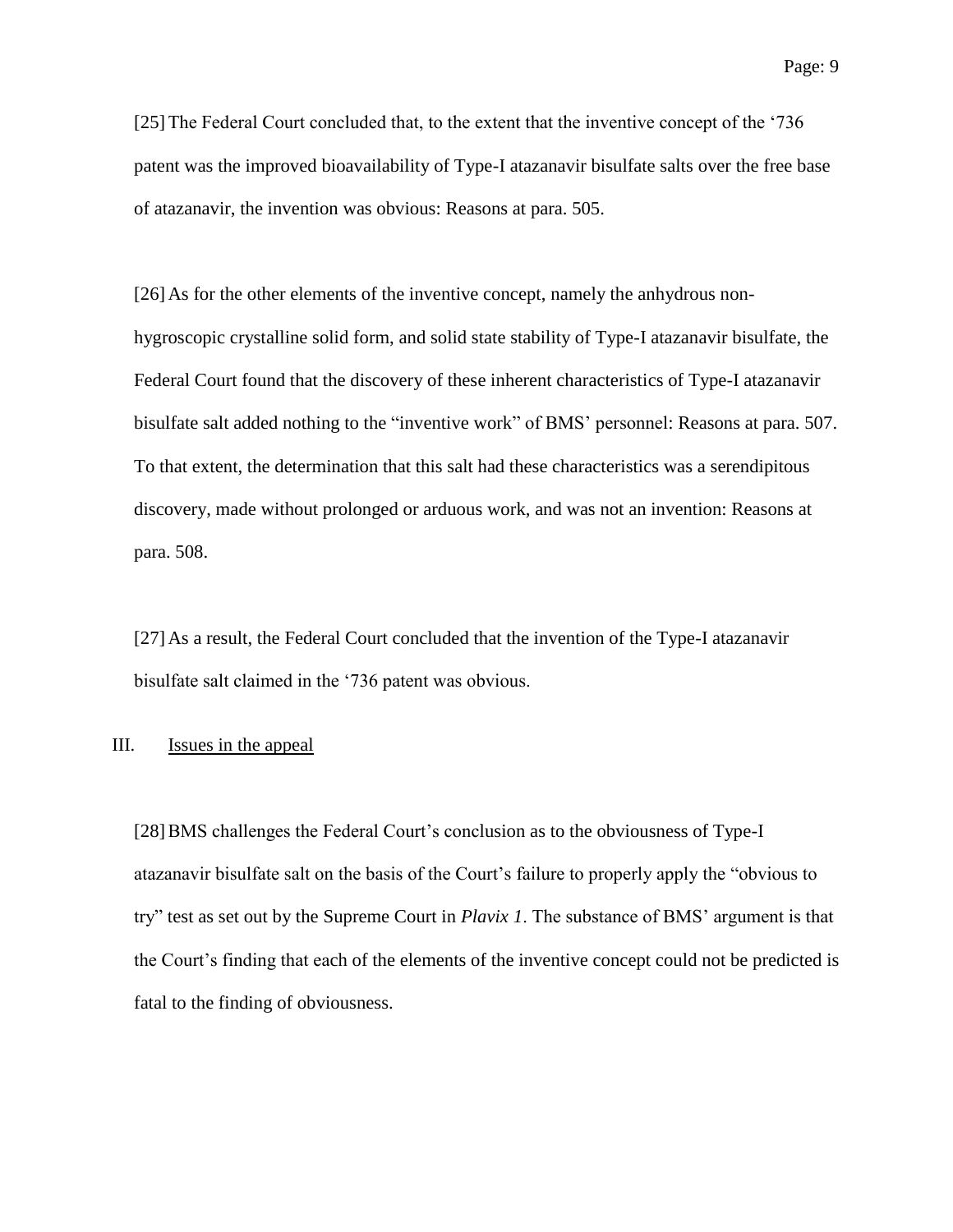[29]This argument is encapsulated in paragraphs 77-78 of BMS' memorandum of fact and

law:

77. The 'obvious to try' test involves a hypothetical cognitive exercise done before the claimed invention is made, and without the benefit of hindsight. To use the words of the Supreme Court in *Plavix #1*, it requires a finding, prospectively, that it would have been "more or less self-evident to try to obtain the invention".

78. To be satisfied in this case, the legal standard requires the prospective finding (which was never made) that it would have been more or less self-evident that a routine salt screen would generate Type-I atazanavir bisulfate, and that it would have the properties the Applications Judge found were included in the inventive concept.

(citations and emphasis omitted)

[30]Teva counters this argument by pointing out that *Plavix 1* does not stand for the proposition for which it is cited and that this Court's decision in *Plavix 2* does not expand the scope of *Plavix 1*.

IV. Analysis

[31]While the proceeding below is in the form of an application for judicial review – because it was brought by notice of application – it is in substance a summary trial on affidavit evidence. No administrative action is being assessed against a legal standard as would be the case in an application for judicial review. As a result, I find that the appellate standard of review applies; correctness for errors of law and palpable and overriding error for fact or mixed fact and law (absent an extricable error of law): *Agraira v. Canada (Public Safety and Emergency Preparedness)*, 2013 SCC 36, [2013] 2 S.C.R. 559 at para. 45; *Pharmascience Inc. v. Canada (Health)*, 2014 FCA 133, 460 N.R. 343 at para. 31.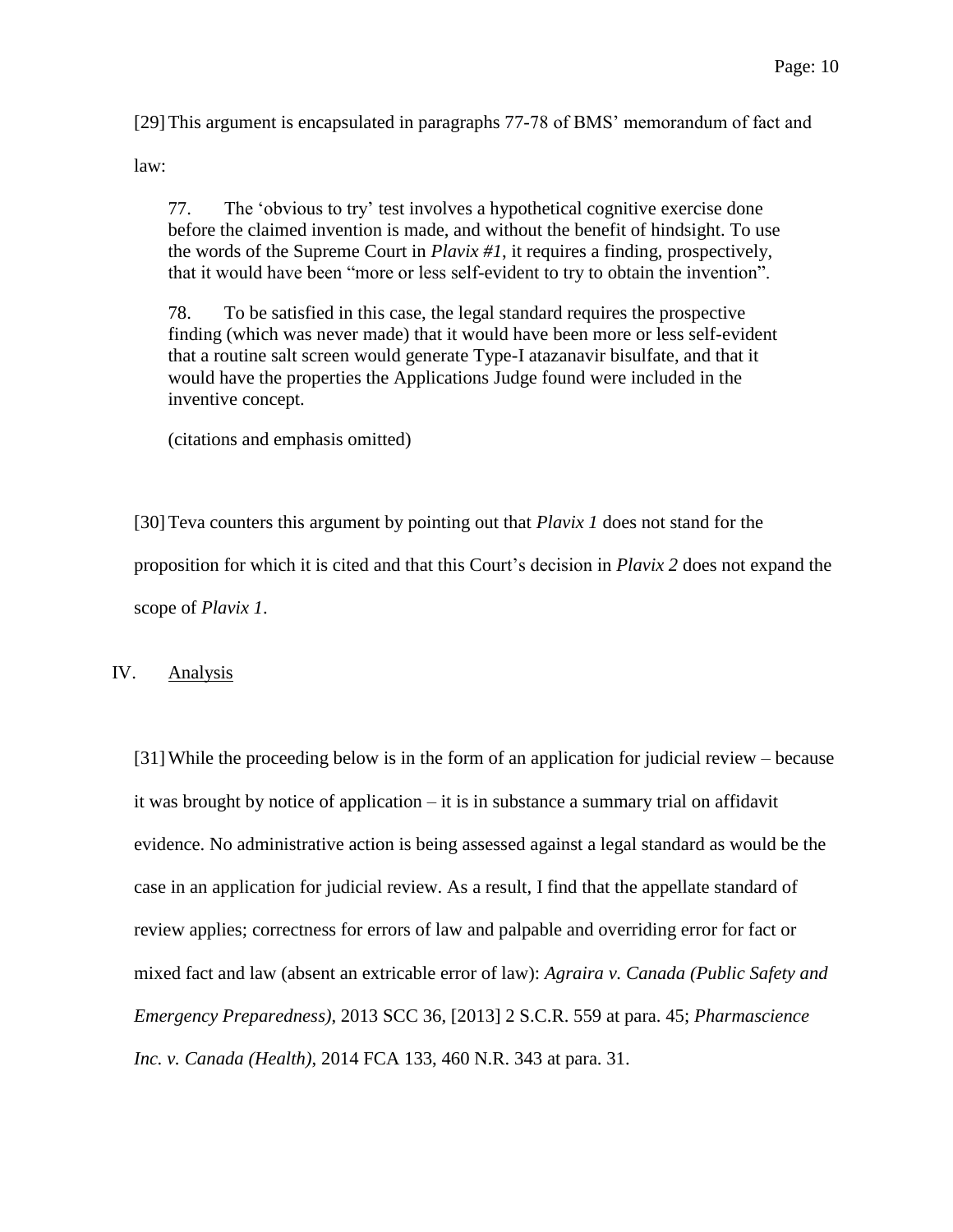[32]The determinative issue in this appeal is whether the Federal Court erred when it found that the development of Type-I atazanavir bisulfate was obvious in spite of the fact that only one of the three elements of the inventive concept, improved bioavailability over the free base of atazanavir, was predictable and the uncontradicted evidence was that the other two elements, crystallinity and stability, were not.

[33]The basis for BMS' argument is the Supreme Court's decision in *Plavix 1* and this Court's elaboration of its rationale in *Plavix 2*. It is therefore useful to review those two cases to see if they support BMS' position.

[34]The innovative feature of the Supreme Court's decision in *Plavix 1* in relation to obviousness was its adoption of the "obvious to try" test, which it linked to the framework set out in jurisprudence in the United Kingdom, namely *Windsurfing International Inc. v. Tabur Marine (Great Britain) Ltd.*, [1985] R.P.C. 59 (Eng. C.A.) [*Windsurfing*] and *Pozzoli SPA v. BDMO SA*, [2007] EWCA Civ. 588, [2007] F.S.R. 37 [*Pozzoli*]. I will refer to this framework as the *Windsurfing/Pozzoli* framework.

[35] Prior to *Plavix 1*, the leading case on obviousness was this Court's decision in *Beloit Canada Ltd. v. Valmet OY* (1986), 64 N.R. 287, 8 C.P.R. (3d) 289 at 294 (F.C.A.) [*Beloit* cited to C.P.R.] where the well-known comparison to the "Man on the Clapham omnibus" was drawn:

The classical touchstone for obviousness is the technician skilled in the art but having no scintilla of inventiveness or imagination; a paragon of deduction and dexterity, wholly devoid of intuition; a triumph of the left hemisphere over the right. The question to be asked is whether this mythical creature (the man in the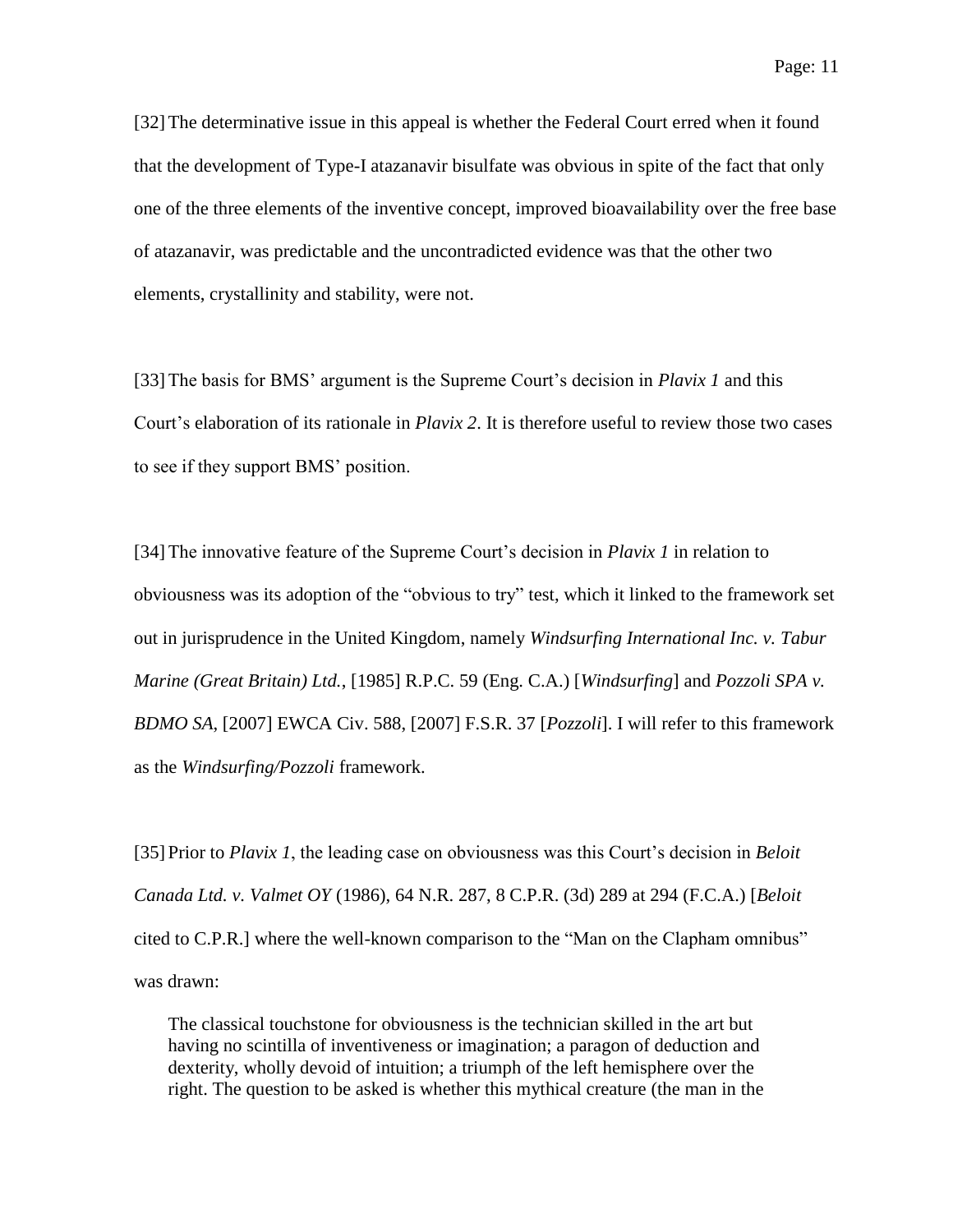Clapham omnibus of patent law) would, in the light of the state of the art and of common general knowledge as at the claimed date of invention, have come directly and without difficulty to the solution taught by the patent.

[36]In *Plavix 1*, the Supreme Court addressed "the restrictiveness with which the *Beloit* test has been interpreted in Canada", noting that the application judge had found that the *Beloit* test would not accommodate the "worth a try" test: *Plavix 1* at paras. 52. The Supreme Court reviewed the English and American jurisprudence on the "obvious to try" test, finding that it had been accepted in both jurisdictions. This convergence influenced the Supreme Court in its decision to endorse the "obvious to try" test.

[37]The Supreme Court then noted that the English jurisprudence identified the following non-exhaustive list of factors as "useful guides in deciding whether a particular step was 'obvious to try'" (*Plavix 1* at para. 59):

The question of obviousness must be considered on the facts of each case. The court must consider the weight to be attached to any particular factor in the light of all the relevant circumstances. These may include such matters as the motive to find a solution to the problem the patent addresses, the number and extent of the possible avenues of research, the effort involved in pursuing them and the expectation of success.

*H. Lundbeck A/S v. Generics (UK) Ltd.*, [2008] EWCA Civ. 311, [2008] R.P.C. 19 at paras. 24-25 [*Lundbeck*], citing *Angiotech Pharmaceuticals Inc. v. Conor Medsystems Inc.*, [2007] EWCA Civ. 5, [2007] R.P.C. 20 at para. 45, rev'd on other grounds [2008] UKHL 49, [2008] R.P.C. 28.

[38] Having noted these factors, the Supreme Court was quick to add that "the 'obvious to try' test must be approached cautiously" because it "is only one factor to assist in the obviousness inquiry": *Plavix 1* at para. 64.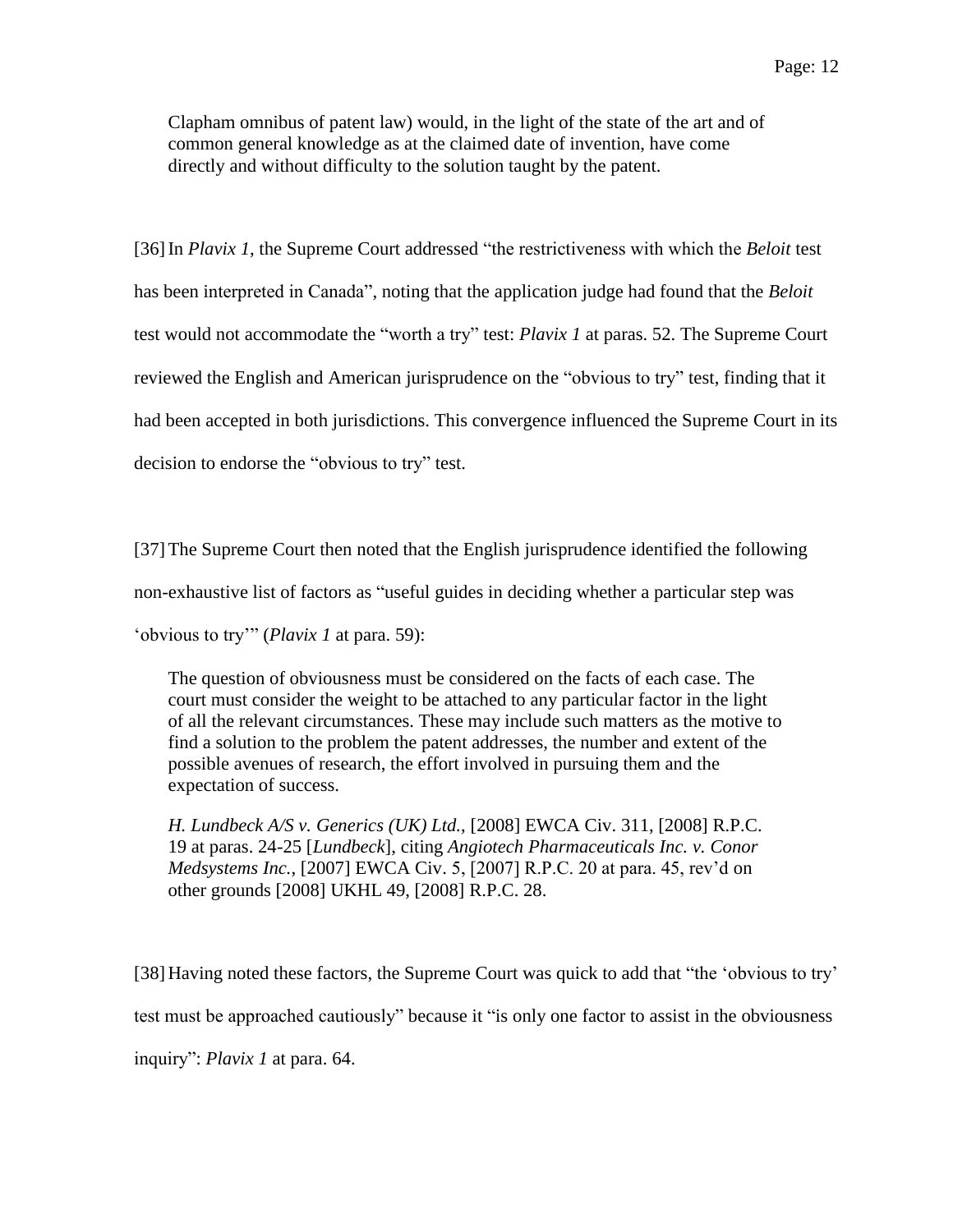[39] After a brief digression into the meaning of "obvious", the Supreme Court offered its

view as to the threshold for the "obvious to try" test:

For a finding that an invention was "obvious to try", there must be evidence to convince a judge on a balance of probabilities that it was more or less self-evident to try to obtain the invention. Mere possibility that something might turn up is not enough.

*Plavix 1* at para. 66.

[40]This led the Court to the next step in its reasoning, which was to say that it would be

useful in an obviousness inquiry "to follow the four-step approach first outlined by Oliver

L.J." in *Windsurfing* as updated in *Pozzoli*, [i.e. the *Windsurfing/Pozzoli* framework],

reproduced below:

 $(1)$  (a) Identify the notional "person skilled in the art";

(b) Identify the relevant common general knowledge of that person;

(2) Identify the inventive concept of the claim in question or if that cannot readily be done, construe it;

(3) Identify what, if any, differences exist between the matter cited as forming part of the "state of the art" and the inventive concept of the claim or the claim as construed;

(4) Viewed without any knowledge of the alleged invention as claimed, do those differences constitute steps which would have been obvious to the person skilled in the art or do they require any degree of invention?

*Plavix 1* at para. 67.

[41]The Supreme Court then stated that "[i]t will be at the fourth step of the

*Windsurfing/Pozzoli* approach to obviousness that the issue of 'obvious to try' will arise":

*Plavix 1* at para. 67.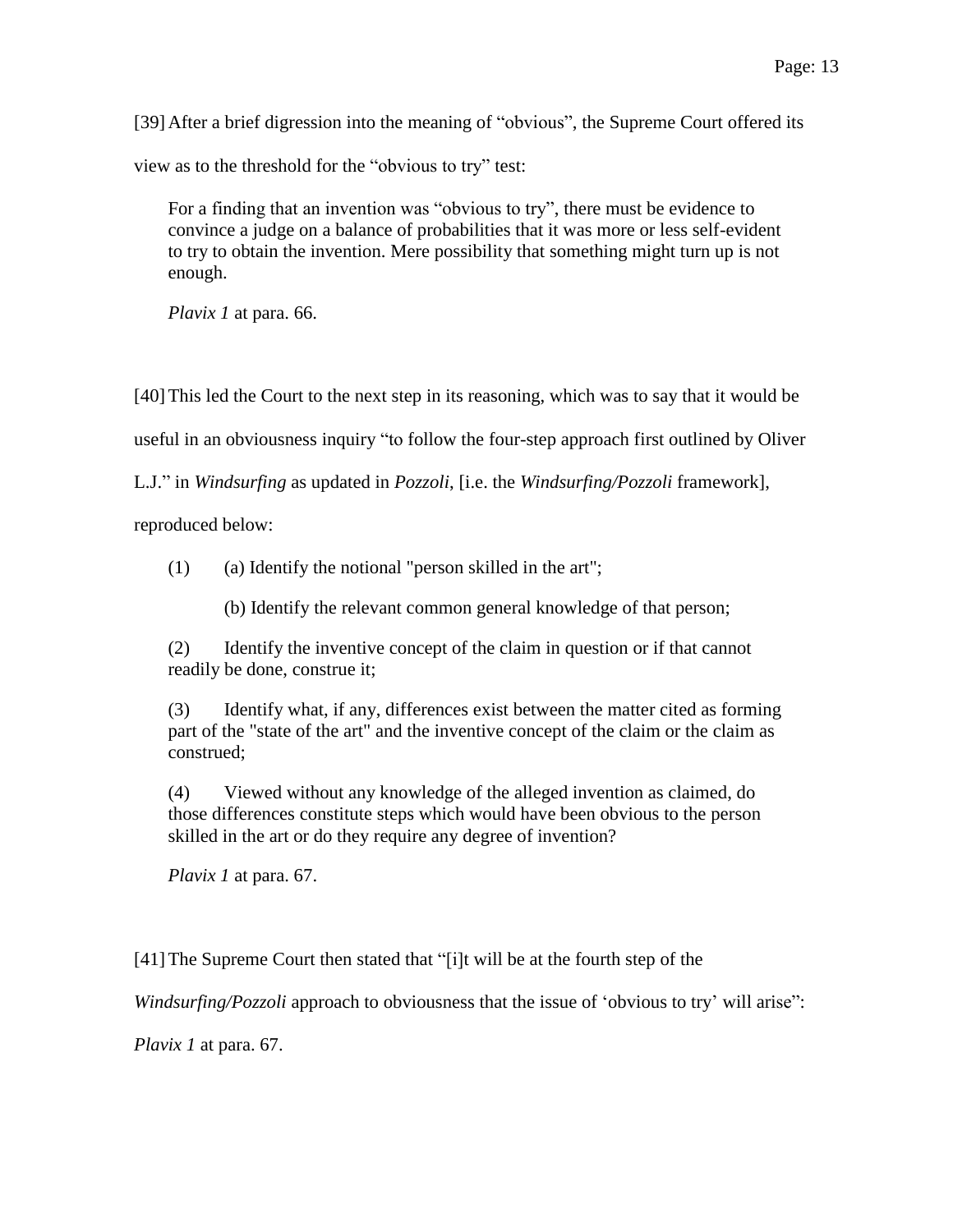[42]The Supreme Court, immediately following its articulation of the *Windsurfing/Pozzoli* framework, asked when the "obvious to try" test might be appropriate. Its discussion of this question is reproduced below:

In areas of endeavour where advances are often won by experimentation, an "obvious to try" test *might* be appropriate. In such areas, there may be numerous interrelated variables with which to experiment. For example, some inventions in the pharmaceutical industry *might* warrant an "obvious to try" test since there may be many chemically similar structures that can elicit different biological responses and offer the potential for significant therapeutic advances.

*Plavix 1* at para. 68 (my emphasis).

[43] The contingency that the "obvious to try" test might not apply in any given case is underlined at the next step of the Supreme Court's reasoning, where it identifies the factors that should be considered if an "obvious to try" test is warranted. The Court then rephrased the non-exhaustive list of factors set out in *Lundbeck* [the *Lundbeck* factors] that apply in accordance with the evidence in a given case:

- 1. Is it more or less self-evident that what is being tried ought to work? Are there a finite number of identified predictable solutions known to persons skilled in the art?
- 2. What is the extent, nature and amount of effort required to achieve the invention? Are routine trials carried out or is the experimentation prolonged and arduous, such that the trials would not be considered routine?
- 3. Is there a motive provided in the prior art to find the solution the patent addresses?

*Plavix 1* at para. 69.

[44]The Court suggested another factor which, it seems to me, is essentially an elaboration of the second factor. After pointing out that "obviousness is largely concerned with how a skilled worker would have acted in the light of the prior art", the Court commented that this was "no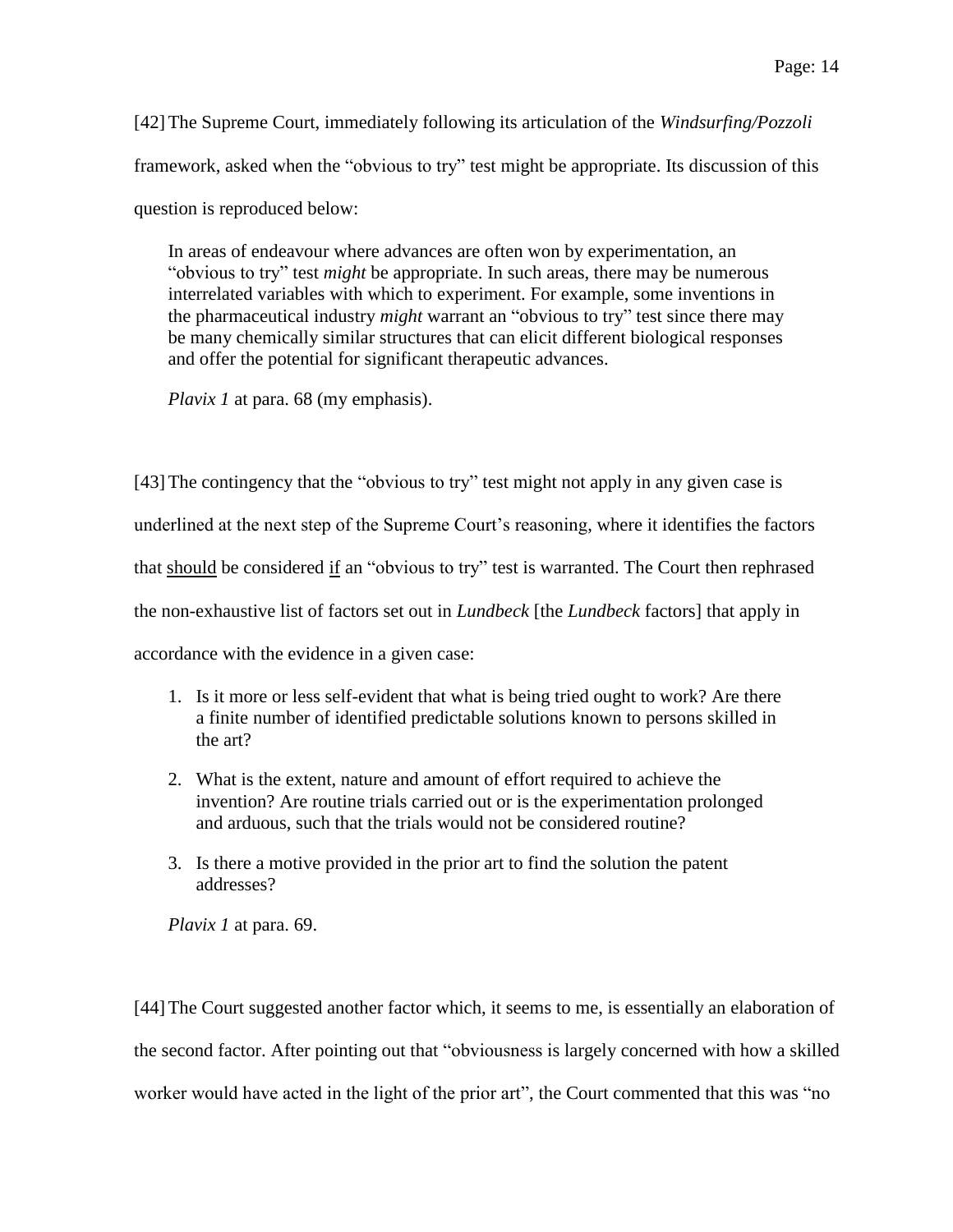reason to exclude evidence of the history of the invention, particularly where the knowledge

of those involved in finding the invention is no lower than what would be expected of the skilled person": *Plavix 1* at para. 70. If the inventors, operating at the same level as a Skilled Person, came to the invention quickly and easily in light of the prior art and the common general knowledge, this would suggest that a Skilled Person would have acted in much the same way and come to the same conclusion: *Plavix 1* at para. 71.

[45] Having set out the applicable principles, the Supreme Court undertook the "obvious to try" analysis at first instance. The trial judge had not done so and the Supreme Court considered it preferable to avoid remitting the matter to the trial judge for redetermination so as to avoid further delay: *Plavix 1* at para. 73.

[46]The first two elements of the *Windsurfing/Pozzoli* framework, the identification of the person skilled in the art and the common general knowledge, were straightforward. The person skilled in the art was a trained pharmachemist and the common general knowledge included the fact that that there were five well-known methods to separate the relevant racemate, PC 4099, into its isomers but did not include the relative advantages of the dextrorotatory isomer: *Plavix 1* at paras. 74-75.

[47]The identification of the inventive concept was also straightforward. The Supreme Court construed the claims of the '777 patent as constituting "the dextro-rotatory isomer of the racemate and its pharmaceutically acceptable salts and processes for obtaining them": *Plavix 1* at para. 76. The inventive concept was not readily discernable from the claims, thus the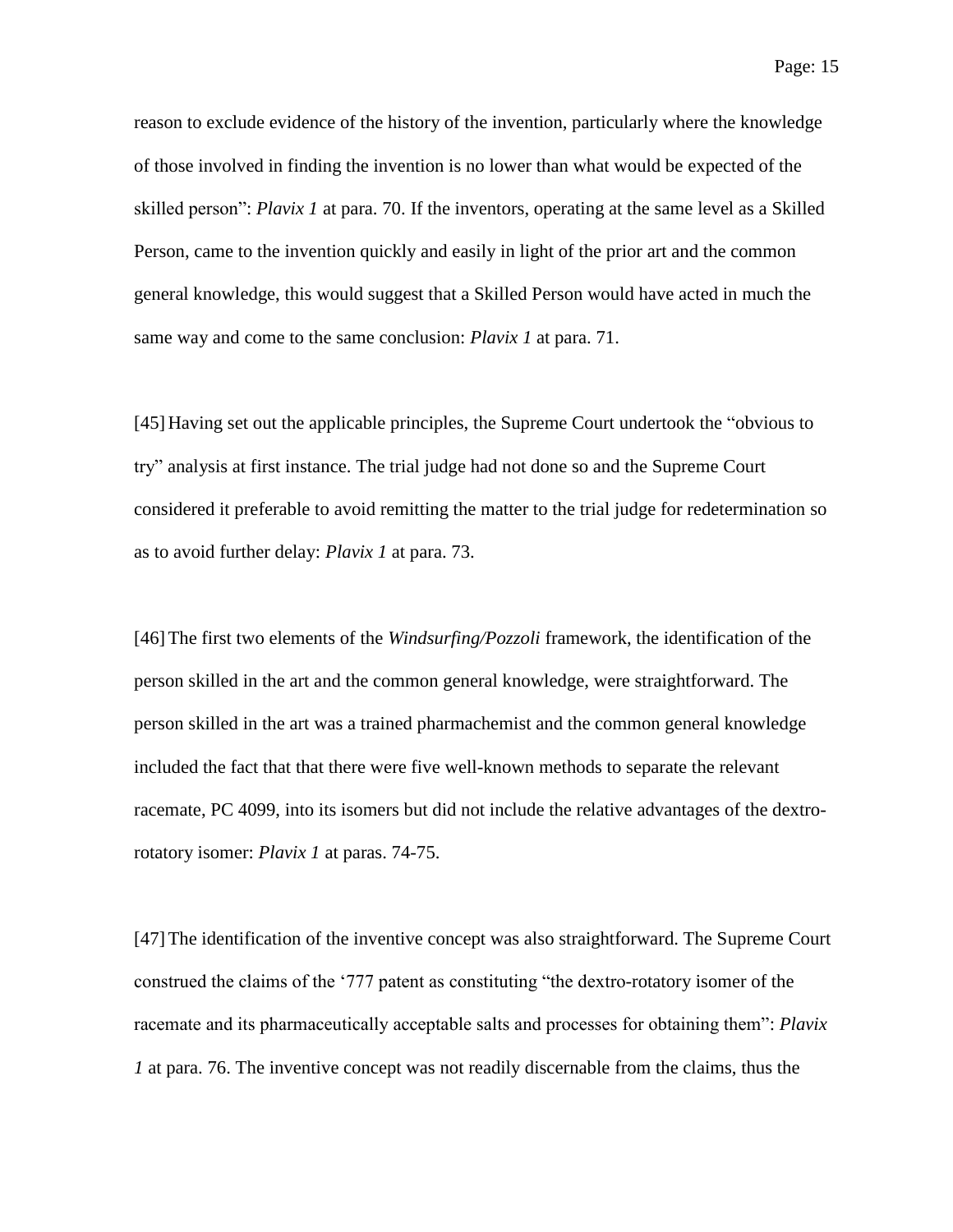Supreme Court construed it as "a compound useful in inhibiting platelet aggregation which has greater therapeutic effect and less toxicity than the other compounds of the '875 patent and the methods for obtaining that compound": *Plavix 1* at paras. 77-78.

[48]In the third step the Supreme Court departed from the *Windsurfing/Pozzoli* framework which calls for the identification of the differences between the common general knowledge and the inventive concept. Instead, the Supreme Court compared the '875 patent (the genus patent) to the '777 patent (the selection patent). It concluded that, unlike the '875 patent, the '777 patent disclosed "that the invention of the dextro-rotatory isomer of the racemate, clopidogrel, and its bisulfate salt discloses their beneficial properties over the levo-rotatory isomer and the racemate and expressly describes how to separate the racemate into its isomers": *Plavix 1* at paras. 79-80.

[49]This took the Supreme Court to the fourth and final step of the *Windsurfing/Pozzoli* framework, inquiring whether the differences between the common general knowledge and the inventive concept would have been obvious to the Skilled Person. The Supreme Court first asked if recourse to the "obvious to try" test was warranted. Referring to the expert evidence as to the discovery of the beneficial properties of the dextro-rotatory isomer and its bisulfate salts, it concluded that recourse to the "obvious to try" test was warranted and that the application judge had erred in not applying the "obvious to try" test: *Plavix 1* at paras. 81-82.

[50] Applying the "obvious to try" factors, the Supreme Court first asked whether it was selfevident that what was being tried ought to work. It noted that the Skilled Person would not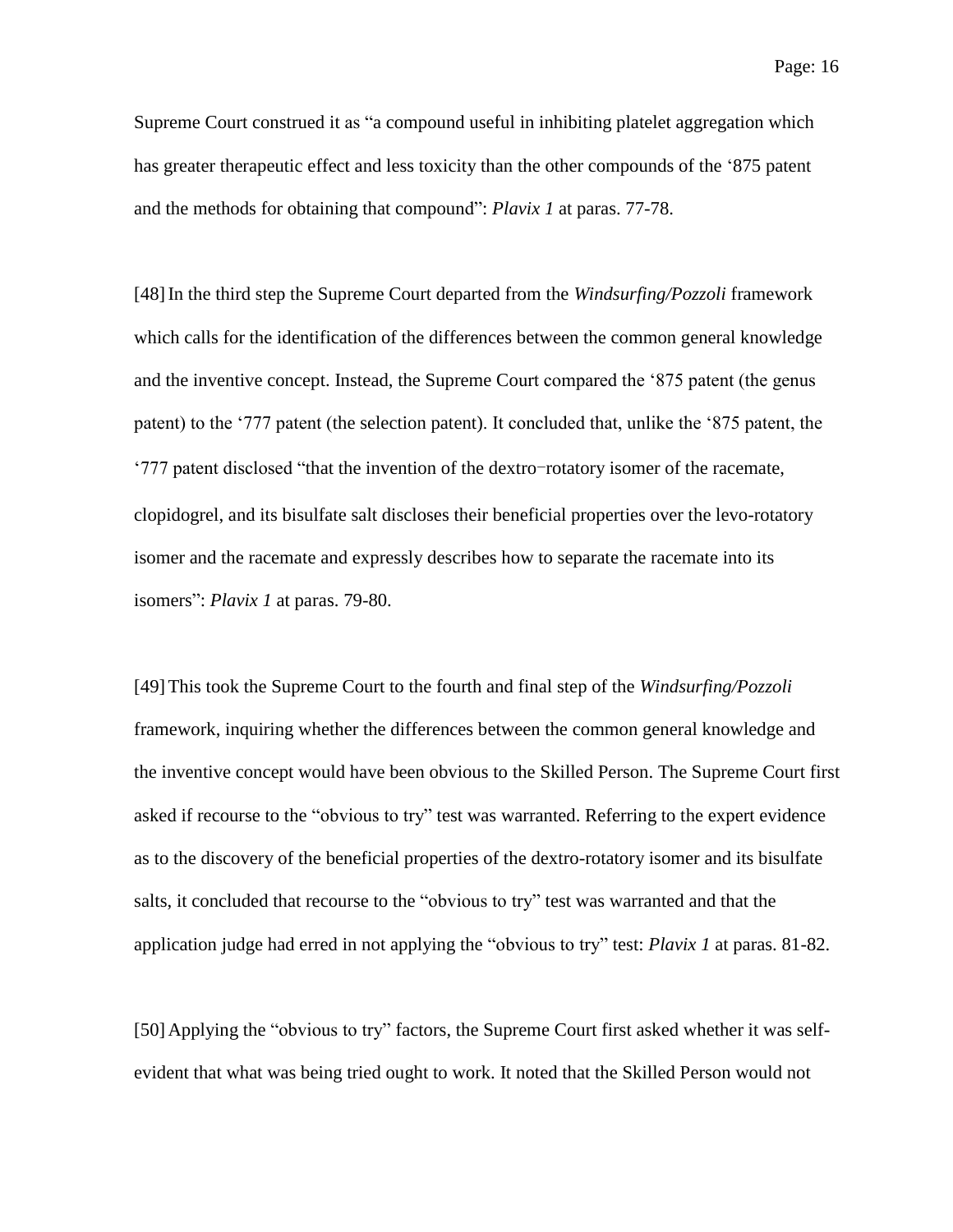know, before isolating and testing them, that the properties of the dextro-rotatory isomer would be different from the properties of the racemate or the levo-rotatory isomer: Reasons at paras. 84-85. The focus on the properties of the isomers was dictated by the fact that it is the special properties of the selection which make it inventive.

[51]The Court went on to find that the mere fact that there were well know techniques for isolating isomers did not mean that it was evident to apply those techniques, even if it was known that the properties of the isomers and the racemate might be different: *Plavix 1* at para. 85.

[52] Turning to the "extent, nature and amount of effort required to achieve the invention", the Supreme Court noted that it would have small significance in light of the Court's observations on the actual course of conduct leading to the invention. When considering the latter factor, the Supreme Court observed that Sanofi had spent several millions of dollars to develop the racemate in issue – not its isomers – for several years, to the point of testing it in its salified form in clinical trials, before attempting to see if the dextro-rotary isomer had advantageous properties compared to the racemate. If it had been obvious to separate the racemate and test the properties of the dextro-rotary isomer, the Court reasoned that Sanofi would not have wasted the time and money it did in attempting to commercialize the racemate: *Plavix 1* at paras. 91-92.

[53] The Court found that while it could be assumed that there was a general motive to find an effective and non-toxic product to inhibit platelet aggregation, there was nothing in the '875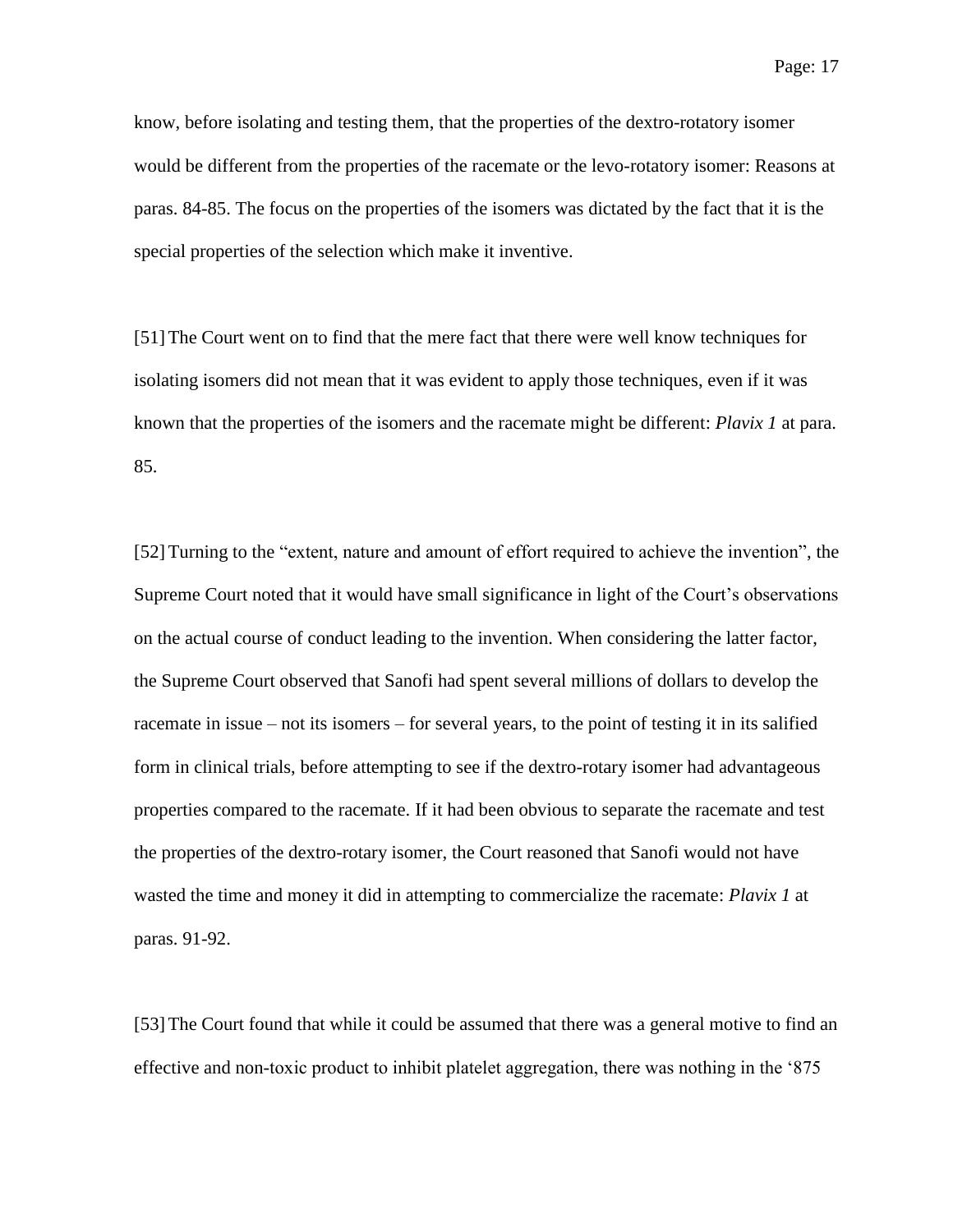patent or common general knowledge to motivate the Skilled Person to pursue the invention

of the '777 patent: *Plavix 1* at para. 90.

[54] The Supreme Court summarized its conclusions on obviousness as follows:

…it was not self-evident from the '875 patent or common general knowledge what the properties of the dextro-rotatory isomer of this racemate would be or what the bisulfate salt's beneficial properties would be and therefore that what was being tried ought to work. *The course of conduct and the time involved throughout demonstrate that the advantage of the dextro-rotatory isomer was not quickly or easily predictable. Had the dextro-rotatory isomer been "obvious to try", it is difficult to believe that Sanofi would not have opted for it before unnecessary time and investment were spent on the racemate.* I conclude that the prior art and common general knowledge of persons skilled in the art at the relevant time were not sufficient for it to be more or less self-evident to try to find the dextro-rotatory isomer.

*Plavix 1* at para. 92 (my emphasis).

[55]BMS did not limit its argument to *Plavix 1* but also relied on this Court's decision in

*Plavix 2*. It is worth underlining what this Court decided on the issue of obviousness in *Plavix* 

*2*:

Given that the Trial Judge applied the test for obviousness set out in *Plavix* [*Plavix 1*], and given that he applied it to the same material facts as the Supreme Court, he ought to have come to the same conclusion.

*Plavix 2* at para. 81.

[56] Having said that the trial judge in *Plavix 2* erred in coming to a different conclusion than did the Supreme Court in *Plavix 1* when he applied the same law to the same facts, this Court was hardly in a position to argue that some other test should have been applied. I am therefore of the view that one should be wary of seeing things in *Plavix 2* that have no foundation in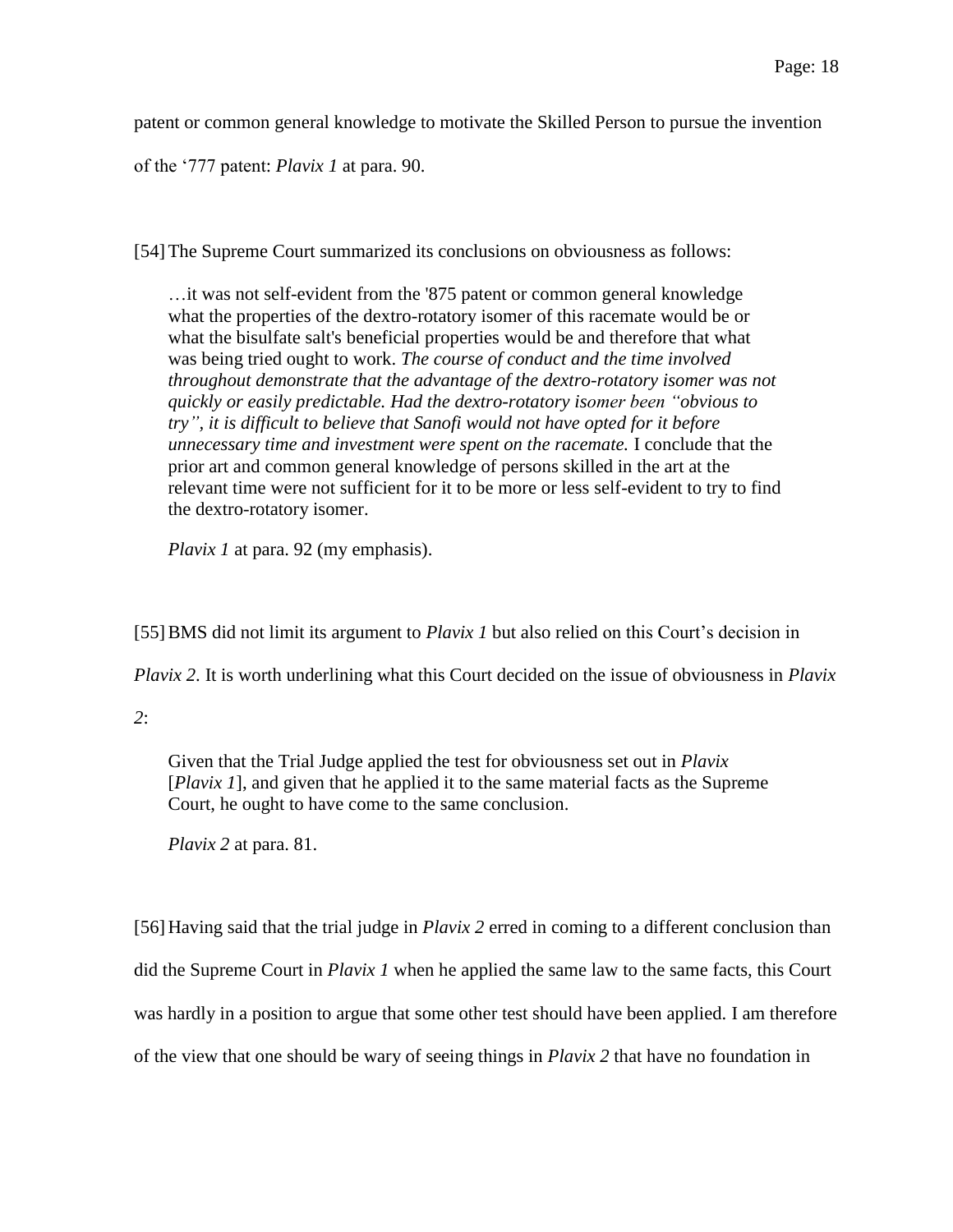*Plavix 1*. The governing authority remains *Plavix 1*. I also agree with the distinction which the Federal Court drew between the facts of *Plavix 1* and the facts of this case.

[57]It is useful, at this point, to take stock and to review what *Plavix 1* teaches and what it leaves for the lower courts to work out.

[58] As noted earlier, the novel feature of *Plavix 1* is its endorsement of the "obvious to try" test which it linked to the *Windsurfing/Pozzoli* framework. The impetus for this endorsement was the "acontextual" application of the *Beloit* test to all classes of claims. It noted that "the courts have often tended to treat the word formulation of Beloit as if it were a statutory prescription that limits the obviousness inquiry": *Plavix 1* at para. 61. Along the same lines, it expressed its view that in matters where courts must make factual determinations, rigid rules are inappropriate unless mandated by statute.

[59] At the same time, the Supreme Court showed itself to be very cautious about substituting one rigid rule for another. Its discussion leading to its endorsement of the "obvious to try" test is replete with cautionary notes, including the observation that the "obvious to try" test is not mandatory in England and the United States: *Plavix 1* at para. 62. It made the point that the "obvious to try" test was to be approached cautiously as it was only one factor in the obviousness inquiry, from which one might conclude that it is not mandatory in Canada either: *Plavix 1* at para. 64. After having set out the *Windsurfing/Pozzoli* framework, the Court asked when the "obviousness to try" test might be appropriate, which suggests that it might not always be appropriate. The Supreme Court went on to conclude that it *might* be so in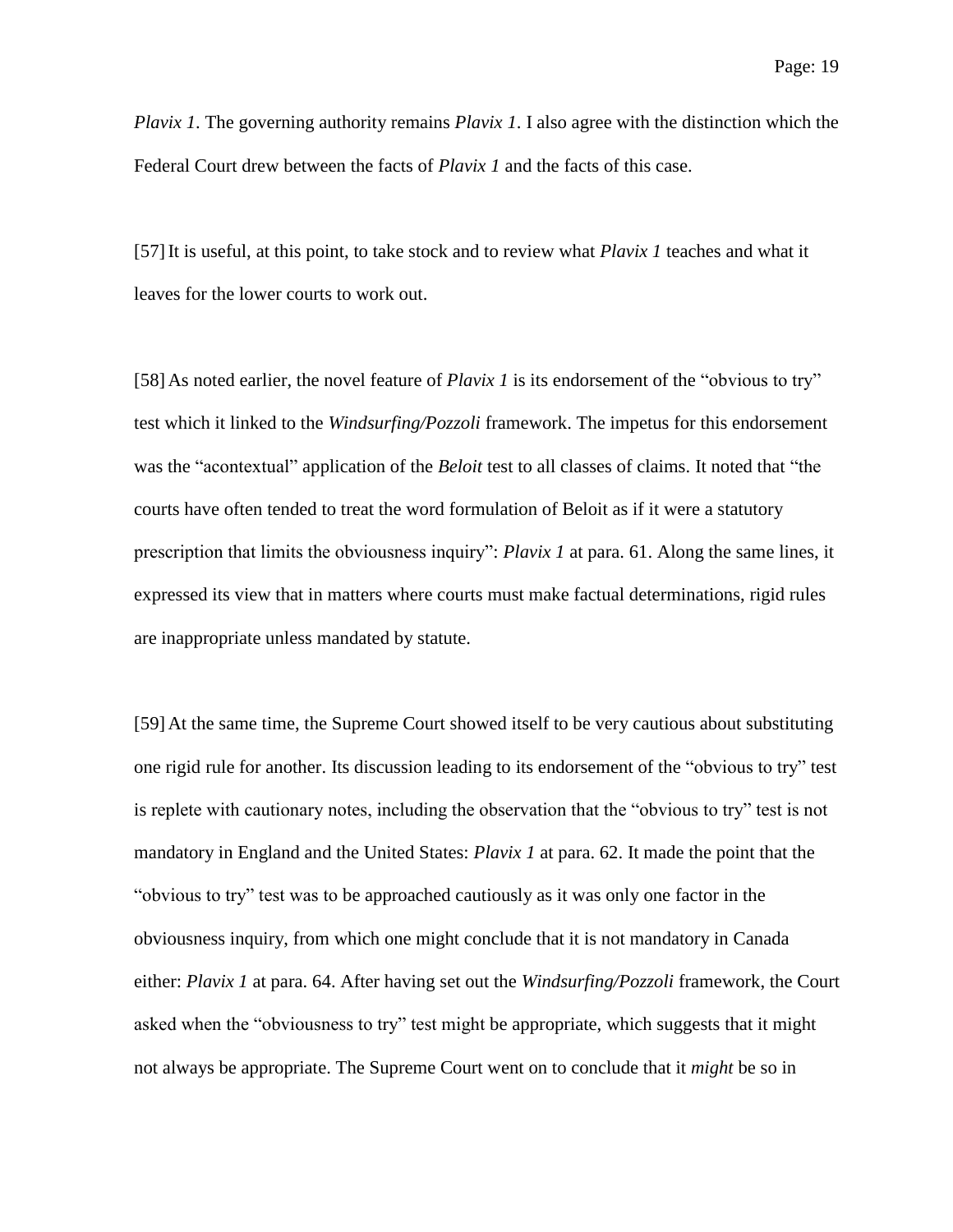pharmaceutical litigation. In introducing the *Lundbeck* factors, the Supreme Court was careful to stipulate that those factors should be considered *if* the "obvious to try" test was warranted. In applying the *Windsurfing/Pozzoli* framework to the case before it, the Supreme Court began its consideration of the last step by asking "whether the nature of the invention in this case is such as to warrant an 'obvious to try' test": *Plavix 1* at para. 81.

[60]The reasonable conclusion to be drawn from these expressions of caution is that the "obvious to try" test has not displaced all other inquiries into obviousness. Indeed, that is what this Court concluded in *Wenzel Downhole Tools Ltd. v. National-Oilwell Canada Ltd*., 2012 FCA 333, [2014] 2 F.C.R. 459 at para. 105. In a passage referring to the adoption of the "obvious to try test", this Court wrote:

Finally, one must recall that the Supreme Court of Canada in *Sanofi* clearly indicated that there is no single or mandatory approach in the obviousness inquiry. Indeed, accepting that the "obvious to try" approach might be useful depending on the circumstances was part of a move away from rigid rules that had limited the obviousness inquiry, towards a more flexible, expansive, and fact driven inquiry (*Sanofi* at paragraphs 61-63). The Court only wanted to bring more structure, clarity, and objectivity to the analysis (*Sanofi* at paragraph 67).

(See also, in a pharmaceutical context, *Teva Canada Ltd. v. Novartis Pharmaceuticals Canada Inc.*, 2013 FCA 244, 451 N.R. 246 at para. 7.)

[61]While the Supreme Court accepted the "obvious to try" test as a way of addressing the issue of obviousness, other inquiries remain possible, including the *Beloit* test, subject to the Court's warnings about a rigid "acontextual" application of that test, or of any other for that matter. The Court has made it clear that it favours "an expansive and flexible approach that would include 'any secondary considerations that [will] prove instructive'": *Plavix 1* at para. 63.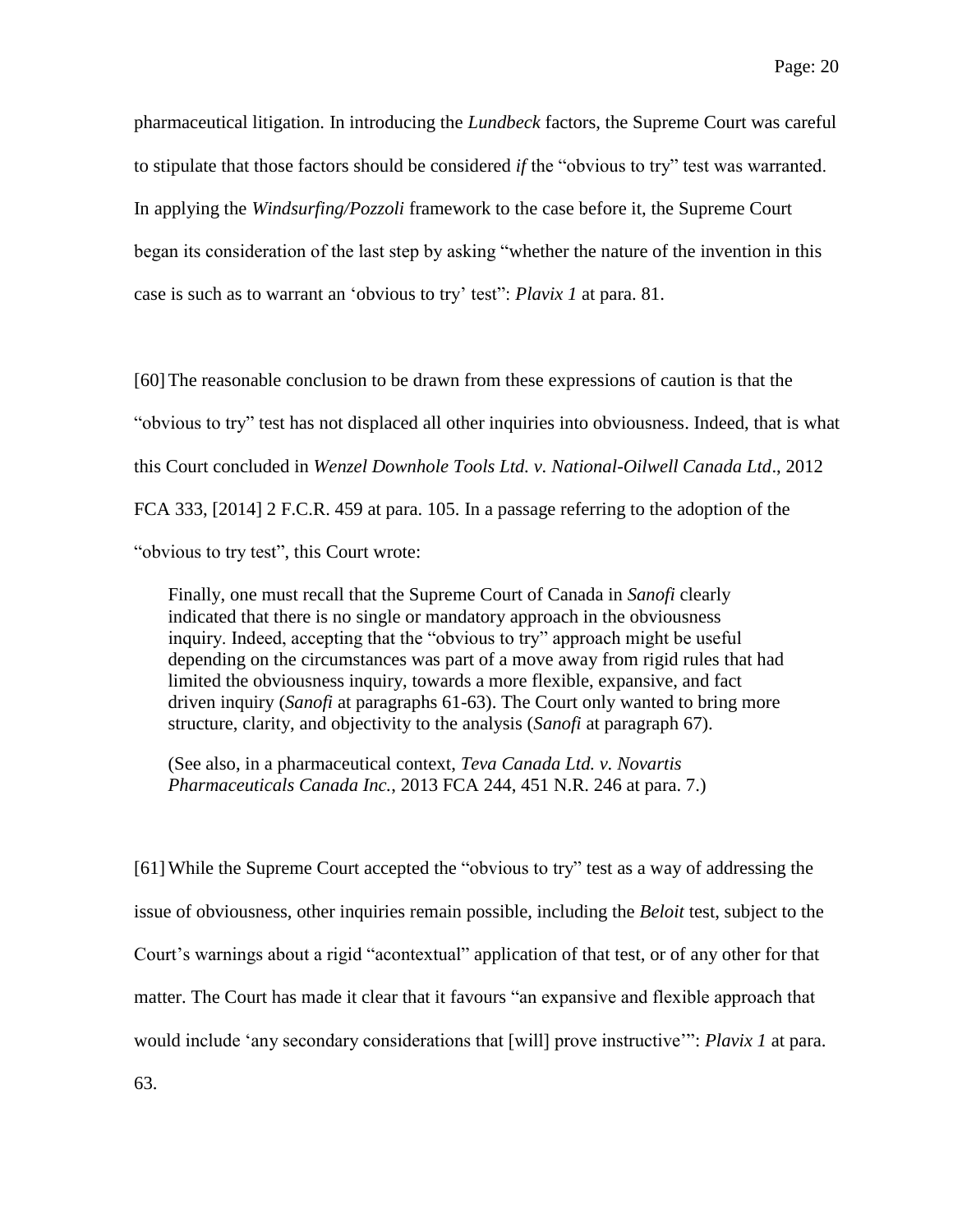[62] As a result, I am of the view that a categorical approach to obviousness, such as that advocated by BMS, is inappropriate. The elaboration of a hard and fast rule that obviousness cannot be shown unless all the elements of the inventive concept can be predicted with a high degree of certainty is the antithesis of the approach to obviousness that the Supreme Court favoured in *Plavix 1*. Not every case requires recourse to the "obvious to try" test and not every recourse to the "obvious to try" test must follow in the furrow of the preceding application of that test.

[63]The caution with which the Supreme Court approached the "obvious to try" test might be contrasted with the manner in which it adopted the *Windsurfing/Pozzoli* framework. There was no discussion of the reasons why the Supreme Court felt that it would be useful to adopt that framework beyond its conclusory statement that it "should bring better structure to the obviousness inquiry and more objectivity and clarity to the analysis": *Plavix 1* at para. 67. Nor did the Supreme Court refer to the cautionary note struck in *Pozzoli* with respect to the inventive concept:

In some cases the parties cannot agree on what the concept is. If one is not careful such a disagreement can develop into an unnecessary satellite debate. In the end what matters is/are the difference(s) between what is claimed and the prior art. It is those differences which form the "step" to be considered at stage (4). So if a disagreement about the inventive concept of a claim starts getting too involved, the sensible way to proceed is to forget it and simply to work on the features of the claim.

*Pozzoli* at para. 19 (my emphasis).

[64]It is true that the *Windsurfing/Pozzoli* framework does provide structure but it is not obvious that it has been useful. In *Allergan Inc. v. Canada (Minister of Health)*, 2012 FC 767, 103 C.P.R. (4th) 155 at paras. 135-141, Hughes J. quickly surveyed some of the varying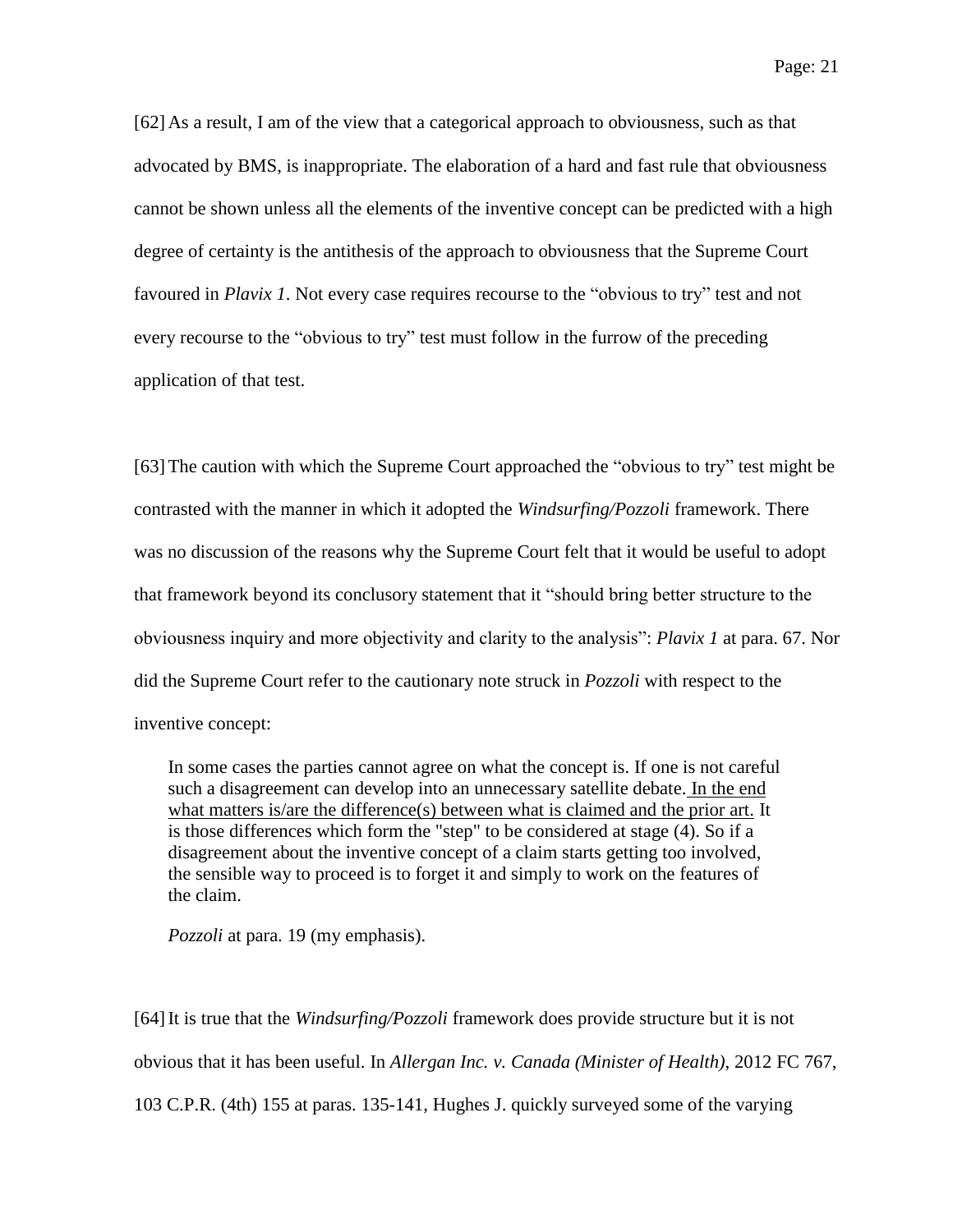interpretations of the inventive concept which have emerged since 2008. A more comprehensive survey is found in Joshua Sealy-Harrington, "The Inventive Concept in Patent Law: Not So Obvious" (2015) 27 I.P.J. 385 at 394-409.

[65] It may be helpful to keep in mind that the obviousness analysis asks whether the distance between two points in the development of the art can be bridged by the Skilled Person using only the common general knowledge available to such a person. If so, it is obvious. The first of those points is the state of the prior art at the relevant date. References in the jurisprudence to "the inventive concept", "the solution taught by the patent", "what is claimed" or simply "the invention" are attempts to define the second point.

[66] Prior to *Plavix 1*, the jurisprudence followed *Beloit* and treated the second point as "the solution taught by the patent" which was often treated as synonymous with "what is claimed in the patent" or "the invention": *Proctor & Gamble Pharmaceuticals Canada Inc. v. Canada (Minister of Health)*, 2004 FCA 393, [2005] 2 F.C.R. 269 at para. 47, *Pfizer Canada Inc. v. Canada (Health)*, 2007 FCA 209, 366 N.R. 347 at para. 133, *Novopharm Limited v. Janssen-Ortho Inc.*, 2007 FCA 217, 366 N.R. 290 at para. 25. The question is whether the "inventive concept" was intended to redefine the second point as it was understood to be prior to *Plavix 1*. I note that in the passage from *Pozzoli* quoted above, the English Court of Appeal did not consider the "inventive concept" to have changed anything of substance. If the parties could not agree on it, it could be forgotten. It went on to say at paragraph 19 of its reasons: "In the end what matters is/are the difference(s) between what is claimed and the prior art." This is essentially the state of Canadian law prior to *Plavix 1*.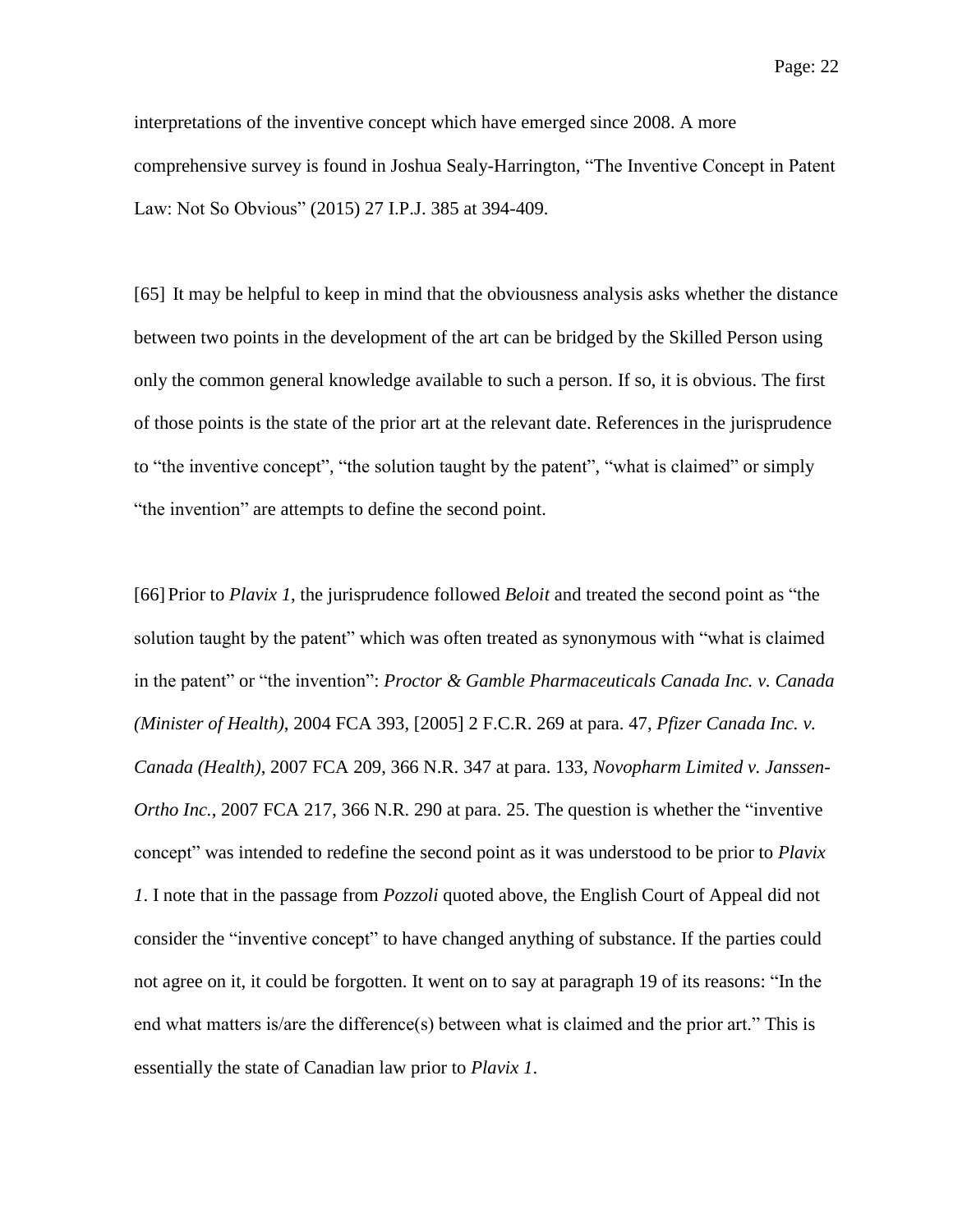[67]Is it the case that changing one of the two points I referred to earlier amounts to changing the definition of obviousness? Given that obviousness is concerned with whether bridging the difference between the prior art and a second point requires inventiveness, changing the second point will affect the difficulty of bridging that difference, therefore making inventiveness more or less likely. If that is so, is it reasonable to conclude that the Supreme Court intended to change the definition of the obviousness analysis when it adopted, without commentary, the *Windsurfing/Pozzoli* framework? Is it likely that the Supreme Court, having taken great care in modifying the test for obviousness, would, without saying so, change the definition of obviousness?

[68] My inclination is to believe that the Supreme Court does not change substantive law by implication, particularly when it has shown a cautious approach to change in the same context: see *Apotex Inc. v. Eli Lilly Canada Inc.*, 2016 FCA 267, 142 C.P.R. (4th) 171 at para. 37.

[69] As an aside, it seems to me that the use of "inventive concept" begs the question which the *Windsurfing/Pozzoli* framework seeks to answer. The question in an obviousness inquiry is whether there has been inventiveness or not. Requiring the Court to identify the inventive concept assumes inventiveness. It is illogical to ask the Court to identify the inventive concept of the claimed invention and then to ask it to determine if the claimed invention is in fact inventive.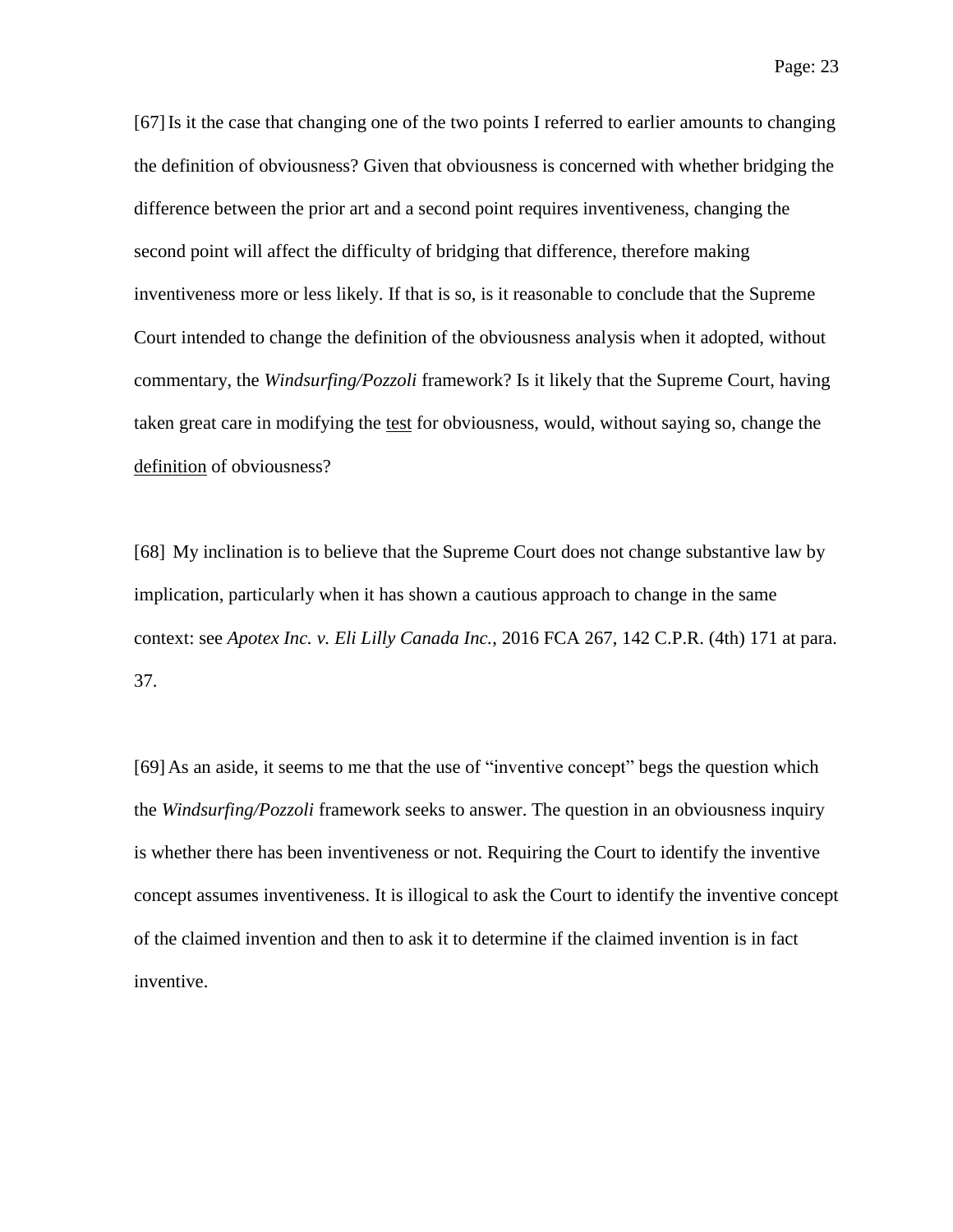[70]In my view, this is the conundrum which the Federal Court faced in this case. Having identified the inventive step as comprising three elements, the Federal Court was forced to say at the conclusion of its analysis that two of those elements were not inventive at all. It is this conclusion which feeds the present appeal. I would say, in light of the Federal Court's reasoning, that its error was not in its application of the "obvious to try" test but in its identification of the inventive concept.

[71] All of this brings me to the merits of this appeal.

[72]The first steps of the *Windsurfing/Pozzoli* framework are not contentious. The Federal Court's correctly identified the person skilled in the art and the common general knowledge. In particular, I note the conclusion at paragraph 412 of the Federal Court's reasons that the Skilled Person would have expected that a salt screen would likely identify at least one salt that would have improved pharmaceutical properties compared to the free base of atazanavir.

[73]The relevant prior art is the teaching of the '840 patent which teaches atazanavir and claims it and its pharmaceutically acceptable salts.

[74]The key issue was the identification of the inventive concept. In my view, the Federal Court erred in its identification of the inventive concept. The source of its error was its failure to articulate the meaning of the inventive concept. On the basis of the arguments made to it by the parties, the Federal Court implicitly adopted a definition of the inventive concept which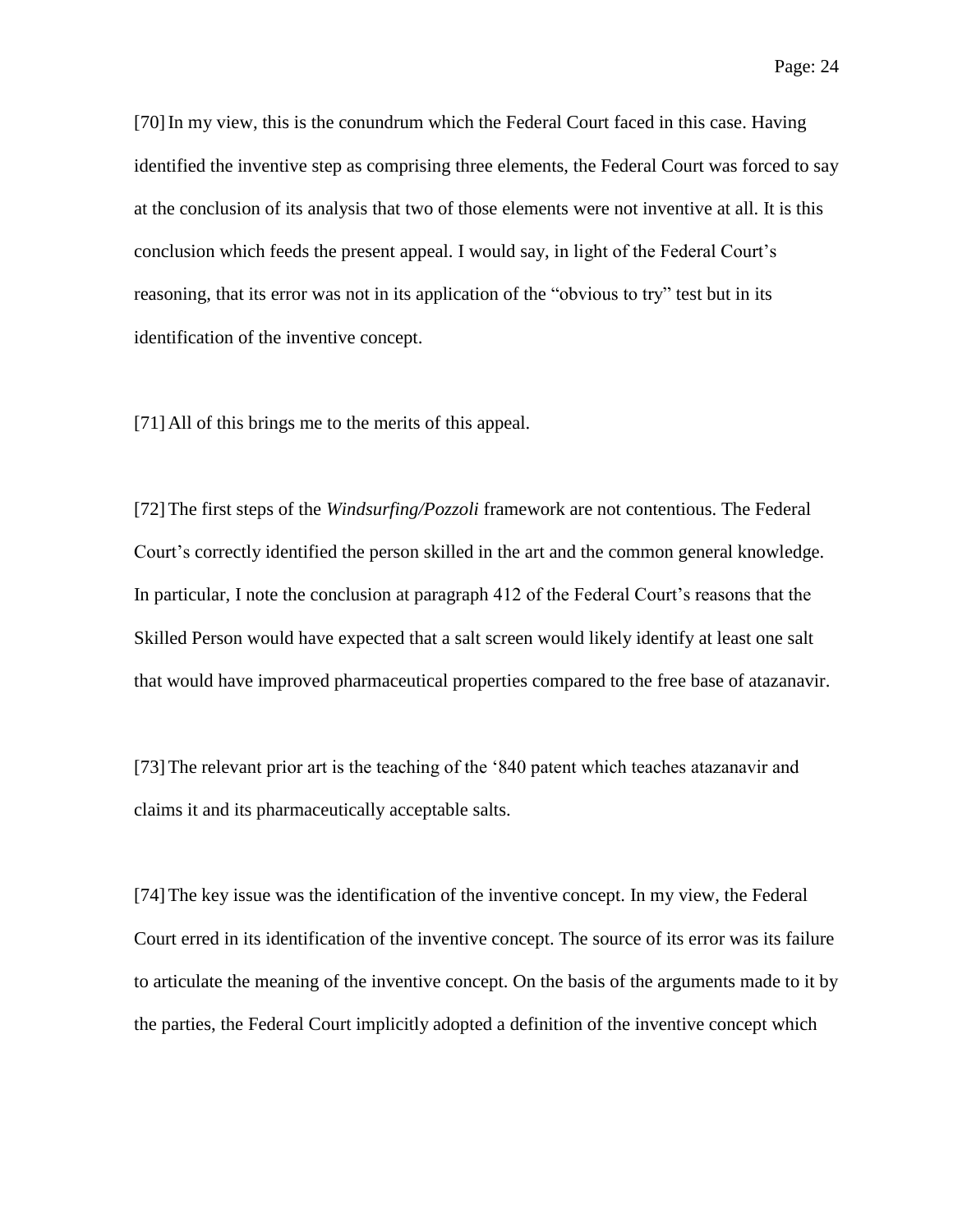focussed on the properties of atazanavir bisulfate. This was, in my view, an extricable error of law that justifies our intervention.

[75] For the reasons set out above, I find that the "inventive concept" is not materially different from "the solution taught by the patent". Had the Federal Court applied that definition to the facts, it would have found that the inventive concept in this case is atazanavir bisulfate, a salt of atazanavir which is pharmaceutically acceptable because it has equal or better bioavailability than the atazanavir free base. Atazanavir's limited bioavailability was the source of the motivation to pursue the solution. The fact that claim 2 of the '736 patent claims a pharmaceutical dosage form of Type-I atazanavir bisulfate confirms its acceptability for pharmaceutical purposes.

[76] Had the Federal Court correctly defined the inventive concept, it would have found, at step 3 of the *Windsurfer/Pozzoli* framework, that there is no difference between the prior art and the inventive concept or the solution taught by the patent. This is to say that there is no difference between (i) atazanavir and its pharmaceutically acceptable salts and (ii) atazanavir bisulfate, a salt of atazanavir which is pharmaceutically acceptable because of its bioavailability. In any event, such difference as there was between the two could be bridged, at step 4 of the *Windsurfing/Pozzoli* framework, without inventiveness using only the common general knowledge of the person skilled in the art. The Skilled Person would have expected that a salt screen would likely identify at least one salt that would have improved pharmaceutical properties, specifically bioavailability, compared to the free base of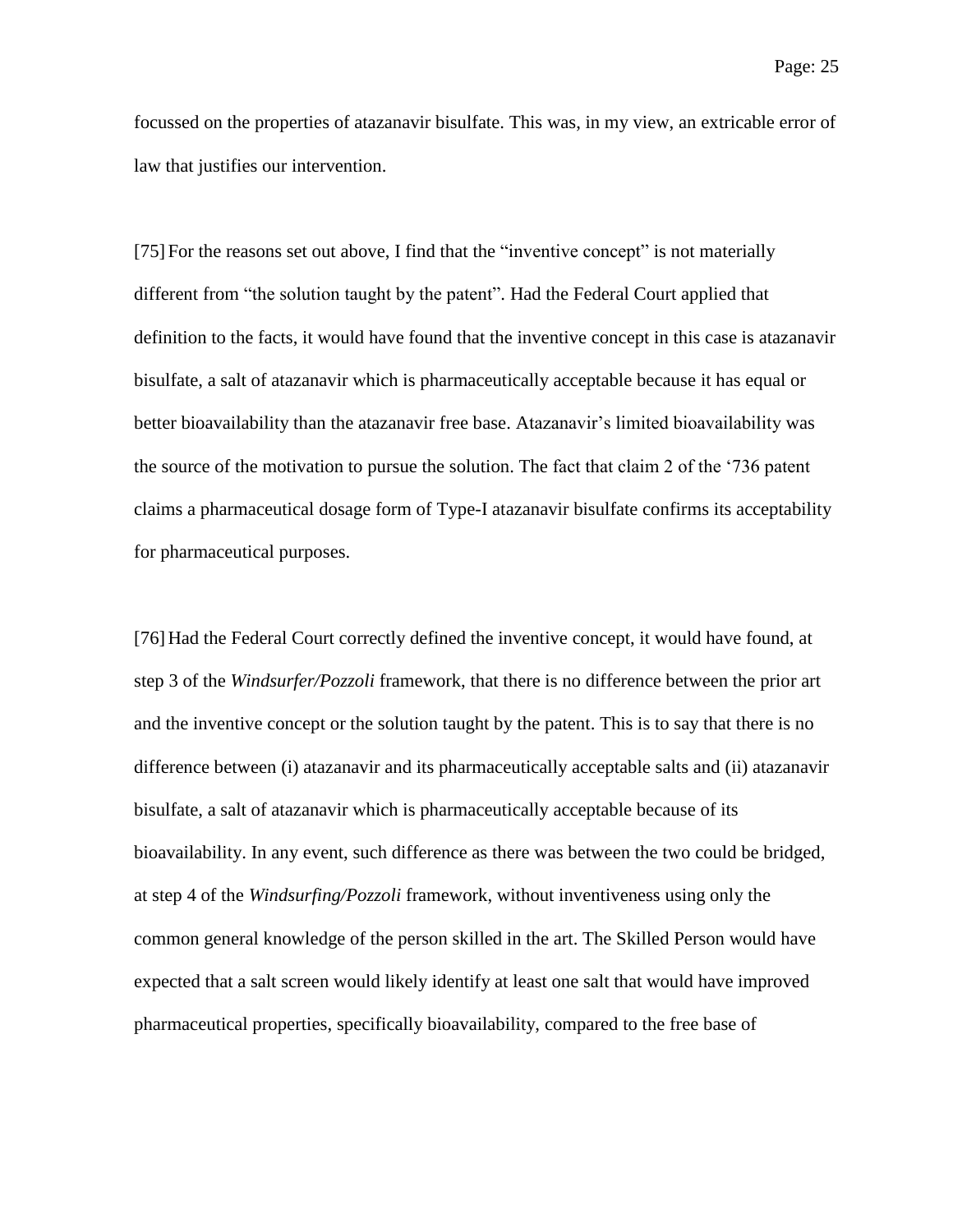atazanavir: Reasons at paras. 412, 495. Furthermore, it was only a matter of routine work to characterize the properties of such a salt: Reasons at paras. 400, 504.

[77] On that basis, if the Federal Court had correctly defined the inventive concept, it would not have found it necessary to apply the "obvious to try" test. However, if it were necessary to apply that test, its consideration of the second *Lundbeck* factor, at paras. 501-504 of its reasons was a sufficient ground upon which to find that Teva's allegation of obviousness was justified.

[78] It will be recalled that the second *Lundbeck* factor is the extent, nature and amount of effort required to achieve the invention. In essence, this inquiry is very similar to the *Beloit* inquiry as to whether, having regard to the prior art and the common general knowledge, the Skilled Person would come directly and without difficulty to the claimed invention. The Federal Court found that the extent, nature and amount of effort required to get to Type-I atazanavir bisulfate showed that its discovery was obvious: Reasons at paras. 502-503.

[79]It will be recalled that the '840 patent claimed atazanavir and its pharmaceutically acceptable salts: Reasons at para. 381. It will also be recalled that the experts were agreed that conducting salt screens were routinely used when attempting to increase the solubility of a compound. Increasing a compound's solubility will generally increase its bioavailability: Reasons at para. 496. In addition, the '840 patent identified sulfuric acid as one of the acids which might be used to make an atazanavir salt: Reasons para. 408.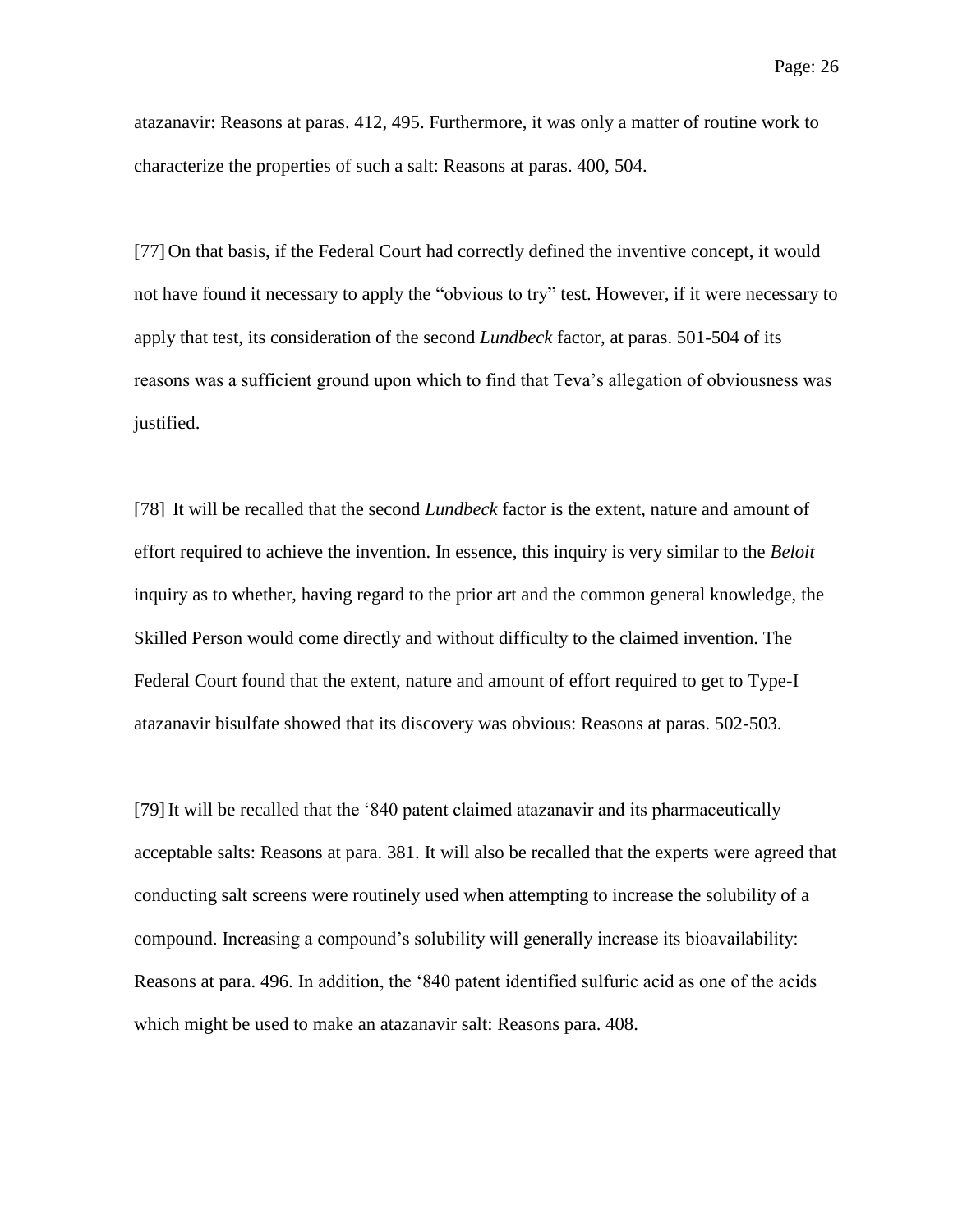[80] The Federal Court reviewed the course of BMS' development work resulting in the isolation of Type-I atazanavir bisulfate as a candidate for patentability. BMS scientists succeeded in making Type-I atazanavir bisulfate salts, among others, on the first day of their drug development process. It took approximately six weeks to characterize Type-I and Type-II salts insofar as their various properties were concerned, but this work was routine and not arduous: Reasons at paras.399-400, 504. There was no suggestion that BMS scientists were working at a higher level than would have been persons skilled in the art: Reasons at para. 503. On this evidence, the Federal Court was entitled to conclude that a skilled person "would quickly, easily, directly and relatively inexpensively, in light of the prior art and common general knowledge" come to Type-I atazanavir bisulfate salt. In the Federal Court's view, the discovery of Type-I atazanavir bisulfate was obvious: Reasons at paras. 509-10. I agree.

[81]In addition, the Federal Court concluded that there was motivation to find a pharmaceutically acceptable salt of atazanavir with superior bioavailability than the free base of atazanavir, the third *Lundbeck* factor: Reasons at paras. 481-84. Though not necessarily a sufficient ground for finding that the development of atazanavir bisulfate was obvious, this factor confirms the conclusion to which the Federal Court came in considering the second *Lundbeck* factor.

[82] On the facts of this case, it seems to me that the facts which support the conclusion that the distance between the prior art and the inventive concept (defined as the solution taught by the patent) could be bridged without recourse to inventiveness would also satisfy the first *Lundbeck* factor in that it was more or less self-evident that what was being tried ought to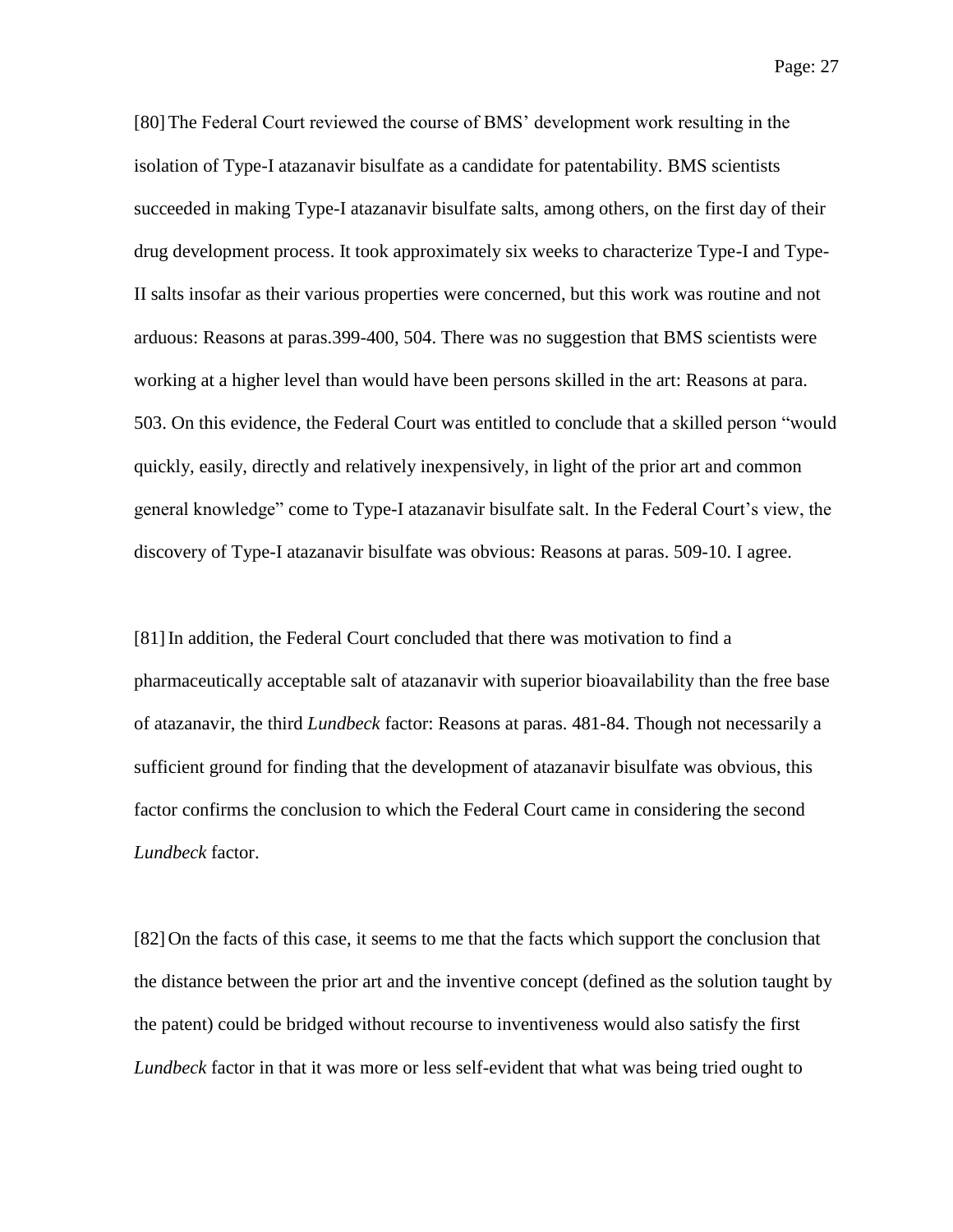work. It seems to me that when this factor is taken it was articulated by the Supreme Court, the conclusion that the Skilled Person would have regarded a salt screen as a more or less selfevident way of getting to a form of atazanavir with greater bioavailability is inescapable.

[83]In the result, I would dismiss the appeal because, having regard to the prior art and the common general knowledge of the Skilled Person, the development of atazanavir was obvious.

### V. CONCLUSION

[84]I would therefore dismiss the appeal with costs.

"J.D. Denis Pelletier" J.A.

"I agree

D.G. Near J.A."

"I agree

Donald J. Rennie J.A."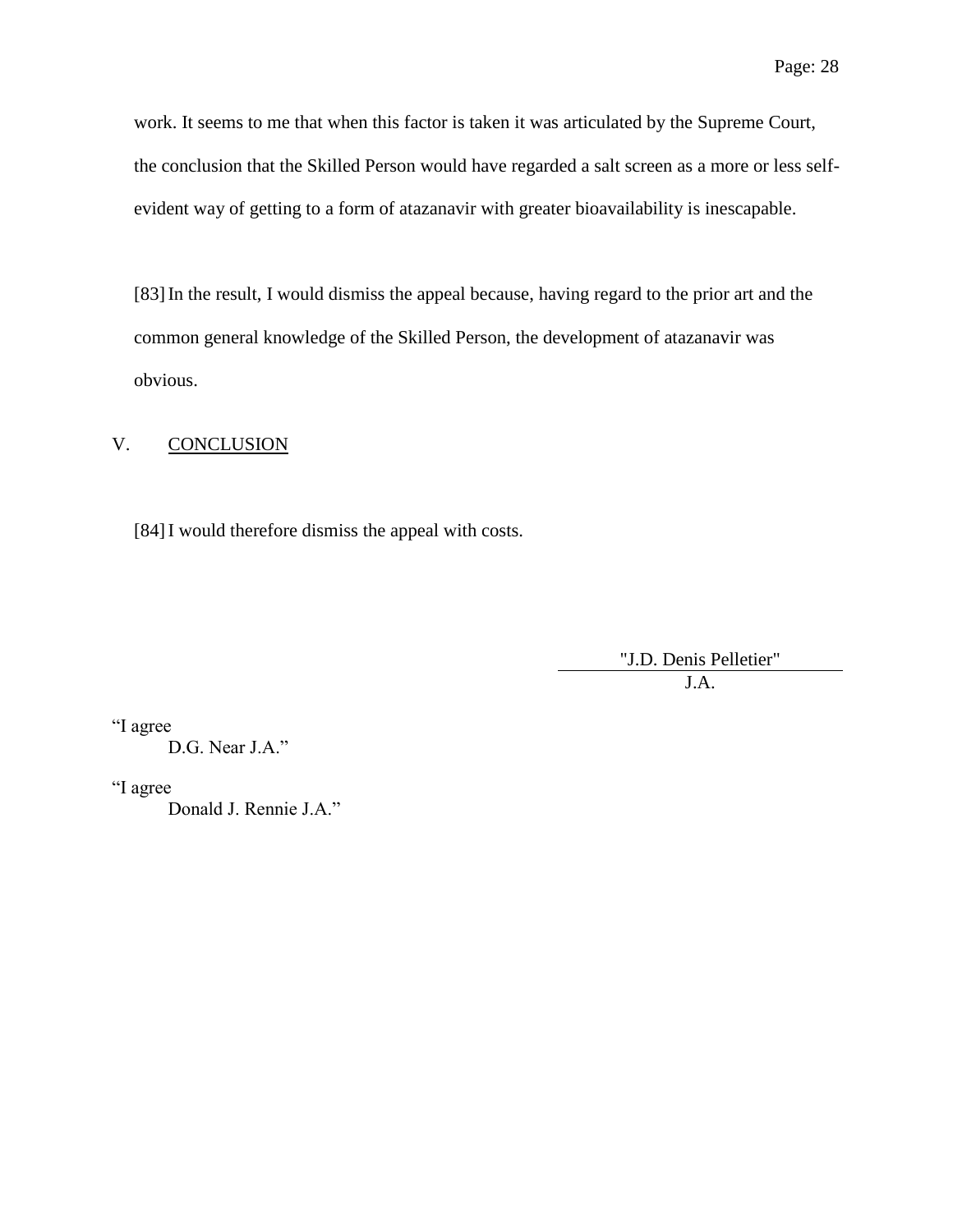# **FEDERAL COURT OF APPEAL NAMES OF COUNSEL AND SOLICITORS OF RECORD**

**DOCKET:** A-191-16

**STYLE OF CAUSE:** BRISTOL-MYERS SQUIBB CANADA CO., BRISTOL-MYERS SQUIBB HOLDINGS IRELAND AND NOVARTIS AG v. TEVA CANADA LIMITED AND THE MINISTER OF HEALTH

**PLACE OF HEARING:** TORONTO, ONTARIO

**DATE OF HEARING:** JANUARY 16, 2017

**REASONS FOR JUDGMENT BY:** PELLETIER J.A.

**CONCURRED IN BY:** NEAR J.A.

#### **APPEARANCES:**

Andrew J. Reddon Steven G. Mason David A. Tait Sanjaya Mendis Martin Brandsma

Jonathan Stainsby Scott Beeser

# **SOLICITORS OF RECORD:**

McCarthy Tétrault LLP Barrister and Solicitor Toronto, Ontario

RENNIE J.A. **DATED:** APRIL 11, 2017

> FOR THE APPELLANTS BRISTOL-MYERS SQUIBB CANADA CO., BRISTOL-MYERS SQUIBB HOLDINGS IRELAND AND NOVARTIS AG

FOR THE RESPONDENT TEVA CANADA LIMITED

No appearance FOR THE RESPONDENT THE MINISTER OF HEALTH

> FOR THE APPELLANTS BRISTOL-MYERS SQUIBB CANADA CO., BRISTOL-MYERS SQUIBB HOLDINGS IRELAND AND NOVARTIS AG